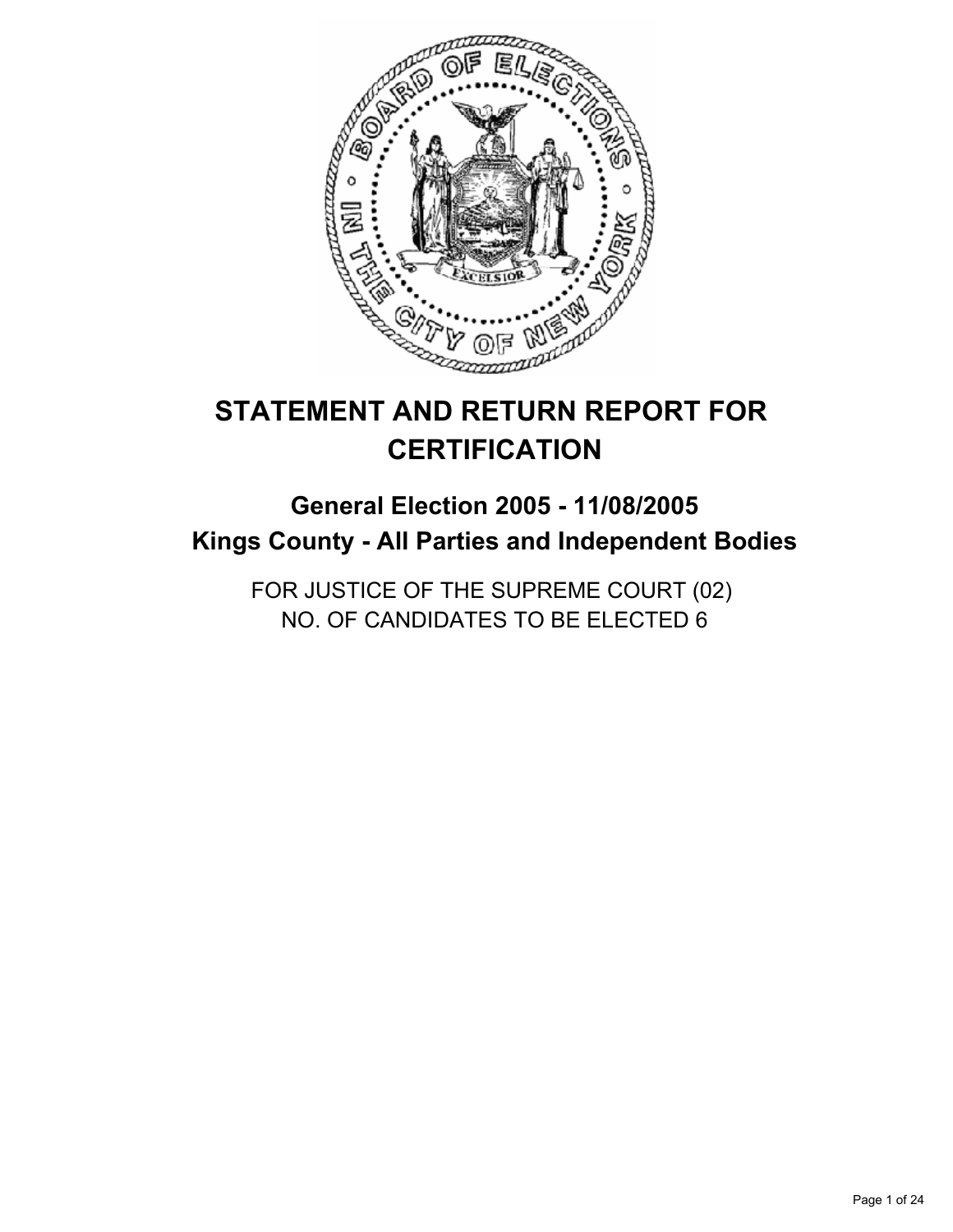

| PUBLIC COUNTER                    | 18,124 |
|-----------------------------------|--------|
| <b>EMERGENCY</b>                  | 10     |
| ABSENTEE/MILITARY                 | 140    |
| <b>AFFIDAVIT</b>                  | 228    |
| <b>TOTAL BALLOTS</b>              | 18,502 |
| PHILIP J SMALLMAN (REPUBLICAN)    | 1,475  |
| YVONNE LEWIS (DEMOCRATIC)         | 9,307  |
| PHILIP J SMALLMAN (CONSERVATIVE)  | 192    |
| REINALDO E RIVERA (REPUBLICAN)    | 1,356  |
| REINALDO E RIVERA (DEMOCRATIC)    | 8,675  |
| REINALDO E RIVERA (CONSERVATIVE)  | 166    |
| ESTHER M MORGENSTERN (REPUBLICAN) | 1,449  |
| ESTHER M MORGENSTERN (DEMOCRATIC) | 8,239  |
| RICHARD IZZO (CONSERVATIVE)       | 163    |
| DAVID B VAUGHAN (REPUBLICAN)      | 1,298  |
| DAVID B VAUGHAN (DEMOCRATIC)      | 8,304  |
| DAVID B VAUGHAN (CONSERVATIVE)    | 144    |
| DONALD S KURTZ (REPUBLICAN)       | 1,239  |
| DONALD S KURTZ (DEMOCRATIC)       | 7,912  |
| ANTHONY J LAMBERTI (CONSERVATIVE) | 161    |
| CAROLYN E DEMAREST (REPUBLICAN)   | 1,216  |
| CAROLYN E DEMAREST (DEMOCRATIC)   | 7,964  |
| JOHN J D'EMIC (CONSERVATIVE)      | 141    |
| <b>TOTAL VOTES</b>                | 59,401 |
| <b>UNRECORDED</b>                 | 51,611 |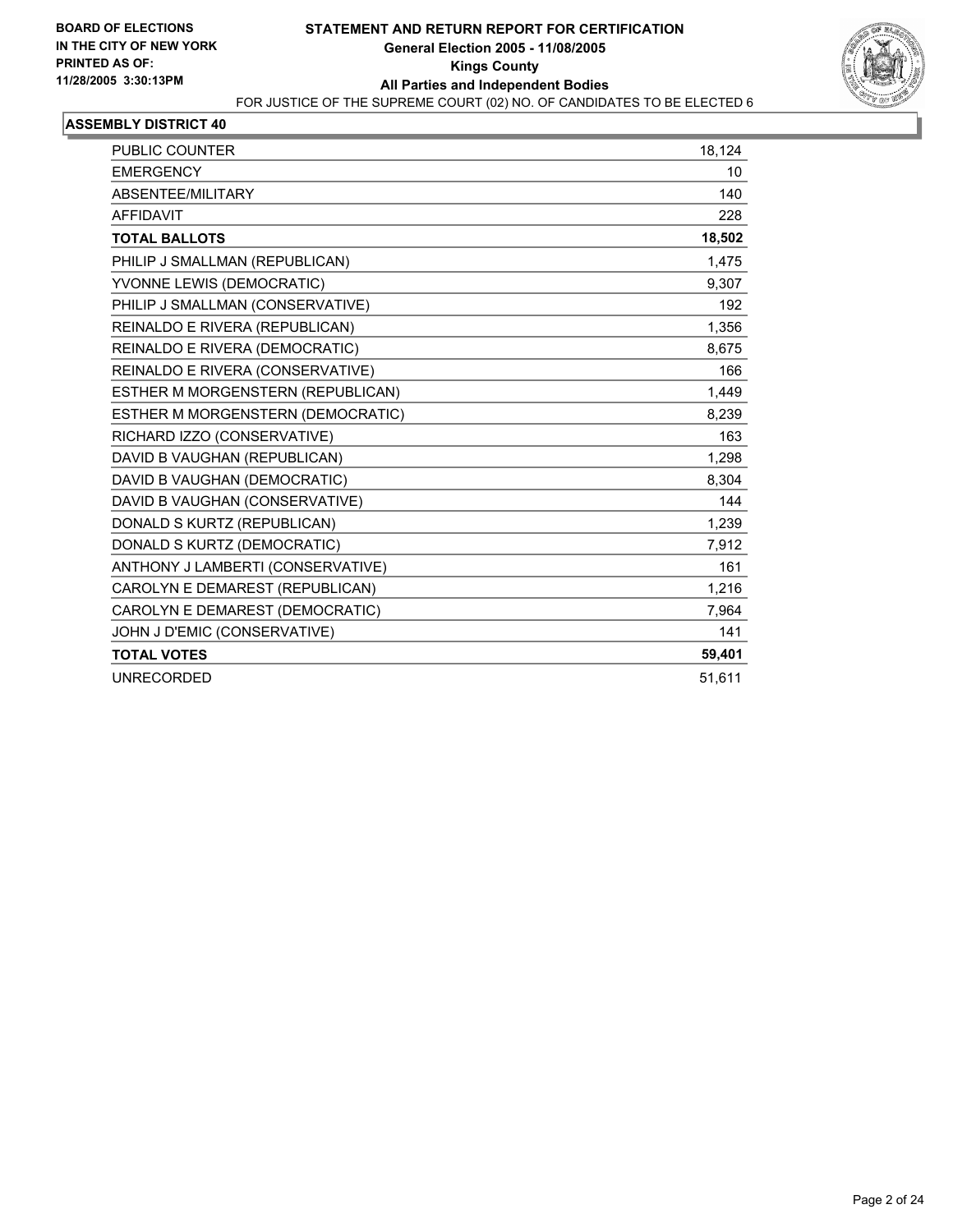

| <b>PUBLIC COUNTER</b>             | 20,215 |
|-----------------------------------|--------|
| <b>EMERGENCY</b>                  | 462    |
| ABSENTEE/MILITARY                 | 377    |
| <b>AFFIDAVIT</b>                  | 191    |
| <b>TOTAL BALLOTS</b>              | 21,245 |
| PHILIP J SMALLMAN (REPUBLICAN)    | 3,687  |
| YVONNE LEWIS (DEMOCRATIC)         | 8,289  |
| PHILIP J SMALLMAN (CONSERVATIVE)  | 565    |
| REINALDO E RIVERA (REPUBLICAN)    | 3,170  |
| REINALDO E RIVERA (DEMOCRATIC)    | 7,949  |
| REINALDO E RIVERA (CONSERVATIVE)  | 520    |
| ESTHER M MORGENSTERN (REPUBLICAN) | 3,835  |
| ESTHER M MORGENSTERN (DEMOCRATIC) | 8,255  |
| RICHARD IZZO (CONSERVATIVE)       | 652    |
| DAVID B VAUGHAN (REPUBLICAN)      | 3,206  |
| DAVID B VAUGHAN (DEMOCRATIC)      | 7,728  |
| DAVID B VAUGHAN (CONSERVATIVE)    | 523    |
| DONALD S KURTZ (REPUBLICAN)       | 3,331  |
| DONALD S KURTZ (DEMOCRATIC)       | 7,704  |
| ANTHONY J LAMBERTI (CONSERVATIVE) | 689    |
| CAROLYN E DEMAREST (REPUBLICAN)   | 3,121  |
| CAROLYN E DEMAREST (DEMOCRATIC)   | 7,548  |
| JOHN J D'EMIC (CONSERVATIVE)      | 567    |
| RALPH E. HULUCKI (WRITE-IN)       | 1      |
| <b>TOTAL VOTES</b>                | 71,340 |
| <b>UNRECORDED</b>                 | 56,130 |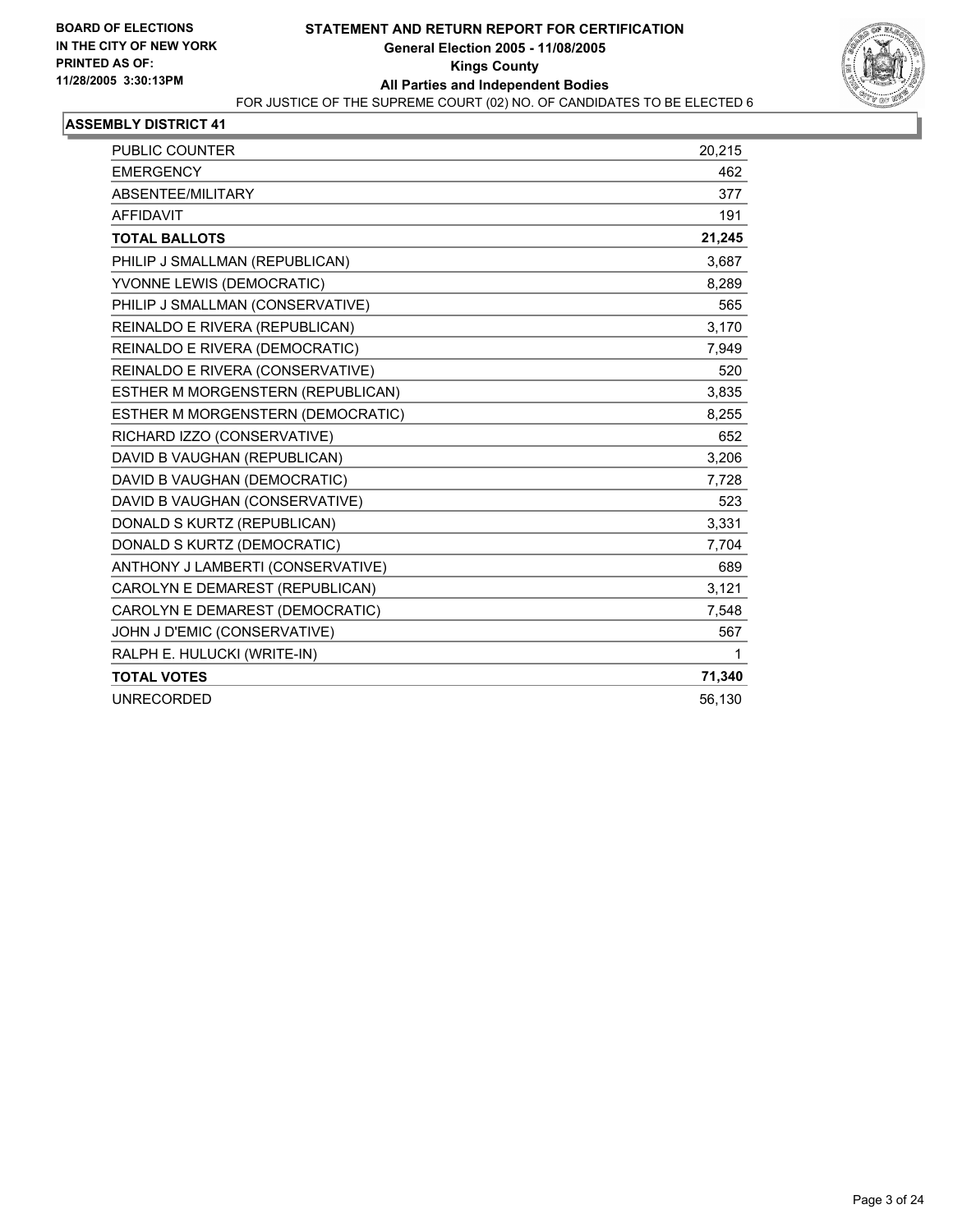

| <b>PUBLIC COUNTER</b>             | 13,955 |
|-----------------------------------|--------|
| <b>EMERGENCY</b>                  | 33     |
| ABSENTEE/MILITARY                 | 212    |
| <b>AFFIDAVIT</b>                  | 141    |
| <b>TOTAL BALLOTS</b>              | 14,341 |
| PHILIP J SMALLMAN (REPUBLICAN)    | 1,452  |
| YVONNE LEWIS (DEMOCRATIC)         | 6.979  |
| PHILIP J SMALLMAN (CONSERVATIVE)  | 255    |
| REINALDO E RIVERA (REPUBLICAN)    | 1.283  |
| REINALDO E RIVERA (DEMOCRATIC)    | 6,353  |
| REINALDO E RIVERA (CONSERVATIVE)  | 226    |
| ESTHER M MORGENSTERN (REPUBLICAN) | 1,597  |
| ESTHER M MORGENSTERN (DEMOCRATIC) | 6,436  |
| RICHARD IZZO (CONSERVATIVE)       | 255    |
| DAVID B VAUGHAN (REPUBLICAN)      | 1,265  |
| DAVID B VAUGHAN (DEMOCRATIC)      | 6,194  |
| DAVID B VAUGHAN (CONSERVATIVE)    | 220    |
| DONALD S KURTZ (REPUBLICAN)       | 1,334  |
| DONALD S KURTZ (DEMOCRATIC)       | 6,211  |
| ANTHONY J LAMBERTI (CONSERVATIVE) | 262    |
| CAROLYN E DEMAREST (REPUBLICAN)   | 1,197  |
| CAROLYN E DEMAREST (DEMOCRATIC)   | 6,051  |
| JOHN J D'EMIC (CONSERVATIVE)      | 220    |
| <b>TOTAL VOTES</b>                | 47,790 |
| <b>UNRECORDED</b>                 | 38,256 |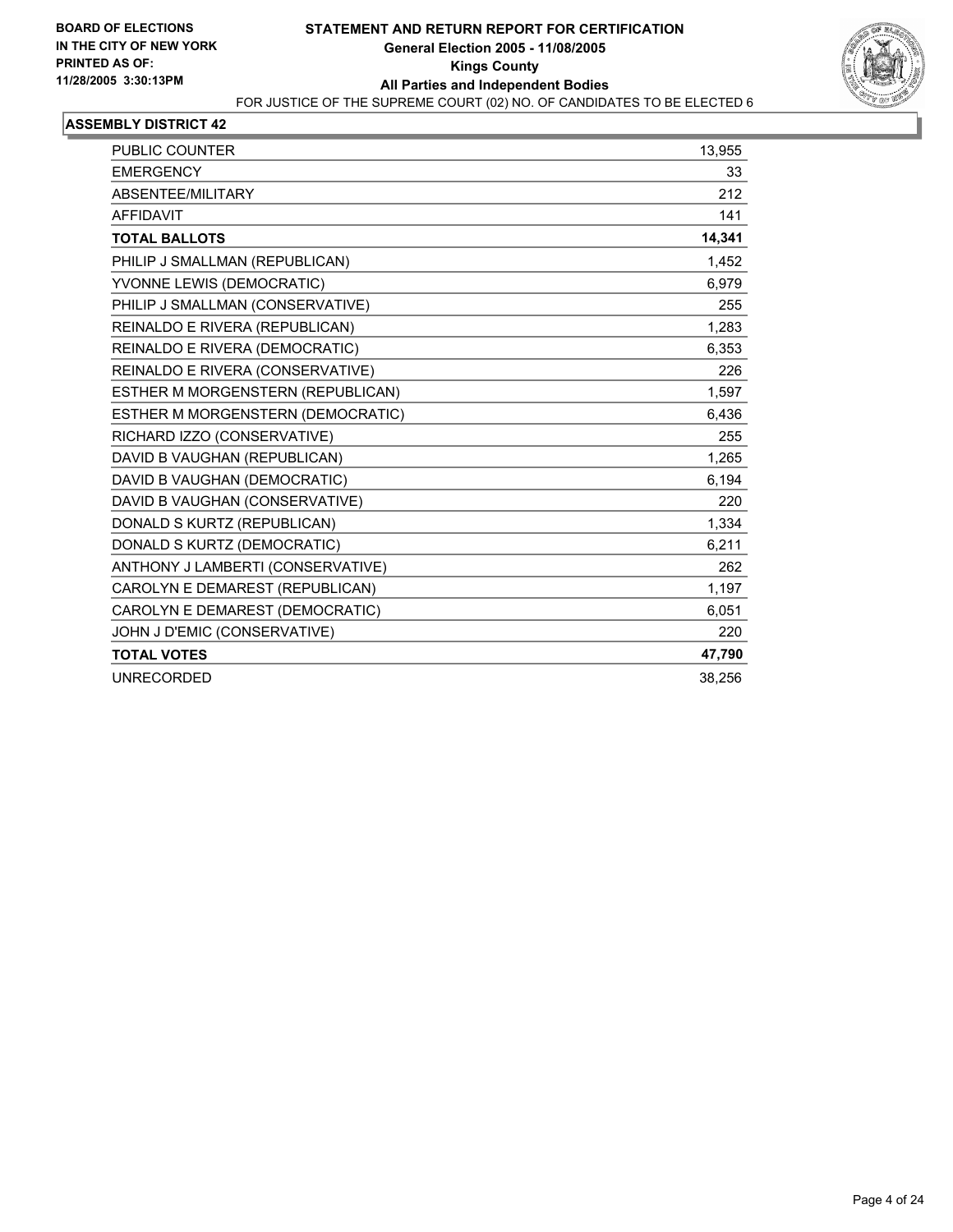

| <b>PUBLIC COUNTER</b>             | 17.055 |
|-----------------------------------|--------|
| <b>EMERGENCY</b>                  | 95     |
| ABSENTEE/MILITARY                 | 297    |
| AFFIDAVIT                         | 187    |
| <b>TOTAL BALLOTS</b>              | 17,634 |
| PHILIP J SMALLMAN (REPUBLICAN)    | 1,182  |
| YVONNE LEWIS (DEMOCRATIC)         | 9,263  |
| PHILIP J SMALLMAN (CONSERVATIVE)  | 207    |
| REINALDO E RIVERA (REPUBLICAN)    | 1,307  |
| REINALDO E RIVERA (DEMOCRATIC)    | 8,042  |
| REINALDO E RIVERA (CONSERVATIVE)  | 231    |
| ESTHER M MORGENSTERN (REPUBLICAN) | 1,473  |
| ESTHER M MORGENSTERN (DEMOCRATIC) | 8,012  |
| RICHARD IZZO (CONSERVATIVE)       | 229    |
| DAVID B VAUGHAN (REPUBLICAN)      | 1.297  |
| DAVID B VAUGHAN (DEMOCRATIC)      | 8,027  |
| DAVID B VAUGHAN (CONSERVATIVE)    | 222    |
| DONALD S KURTZ (REPUBLICAN)       | 1,309  |
| DONALD S KURTZ (DEMOCRATIC)       | 7,571  |
| ANTHONY J LAMBERTI (CONSERVATIVE) | 206    |
| CAROLYN E DEMAREST (REPUBLICAN)   | 1,264  |
| CAROLYN E DEMAREST (DEMOCRATIC)   | 7,619  |
| JOHN J D'EMIC (CONSERVATIVE)      | 178    |
| <b>TOTAL VOTES</b>                | 57,639 |
| <b>UNRECORDED</b>                 | 48,165 |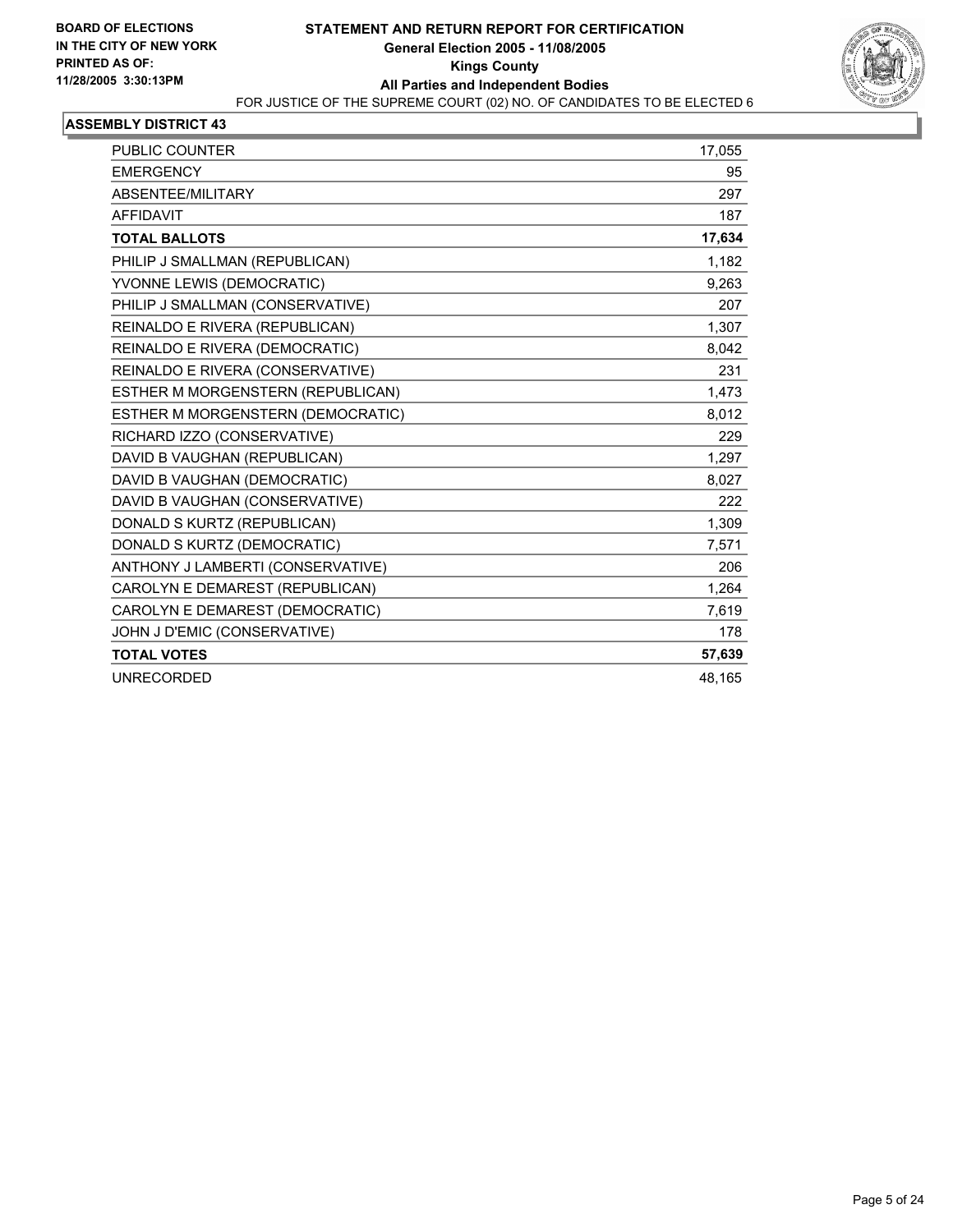

| PUBLIC COUNTER                    | 20,003 |
|-----------------------------------|--------|
| <b>EMERGENCY</b>                  | 82     |
| ABSENTEE/MILITARY                 | 346    |
| <b>AFFIDAVIT</b>                  | 256    |
| <b>TOTAL BALLOTS</b>              | 20,687 |
| PHILIP J SMALLMAN (REPUBLICAN)    | 3,113  |
| YVONNE LEWIS (DEMOCRATIC)         | 9,737  |
| PHILIP J SMALLMAN (CONSERVATIVE)  | 609    |
| REINALDO E RIVERA (REPUBLICAN)    | 2,676  |
| REINALDO E RIVERA (DEMOCRATIC)    | 9,228  |
| REINALDO E RIVERA (CONSERVATIVE)  | 601    |
| ESTHER M MORGENSTERN (REPUBLICAN) | 2,982  |
| ESTHER M MORGENSTERN (DEMOCRATIC) | 9,410  |
| RICHARD IZZO (CONSERVATIVE)       | 676    |
| DAVID B VAUGHAN (REPUBLICAN)      | 2,591  |
| DAVID B VAUGHAN (DEMOCRATIC)      | 8,985  |
| DAVID B VAUGHAN (CONSERVATIVE)    | 539    |
| DONALD S KURTZ (REPUBLICAN)       | 2,640  |
| DONALD S KURTZ (DEMOCRATIC)       | 9,073  |
| ANTHONY J LAMBERTI (CONSERVATIVE) | 686    |
| CAROLYN E DEMAREST (REPUBLICAN)   | 2,487  |
| CAROLYN E DEMAREST (DEMOCRATIC)   | 9,096  |
| JOHN J D'EMIC (CONSERVATIVE)      | 637    |
| <b>NEAL ROSENSTEIN (WRITE-IN)</b> | 1      |
| SABINE ROSENSTEIN (WRITE-IN)      | 1      |
| <b>TOTAL VOTES</b>                | 75,768 |
| <b>UNRECORDED</b>                 | 48,354 |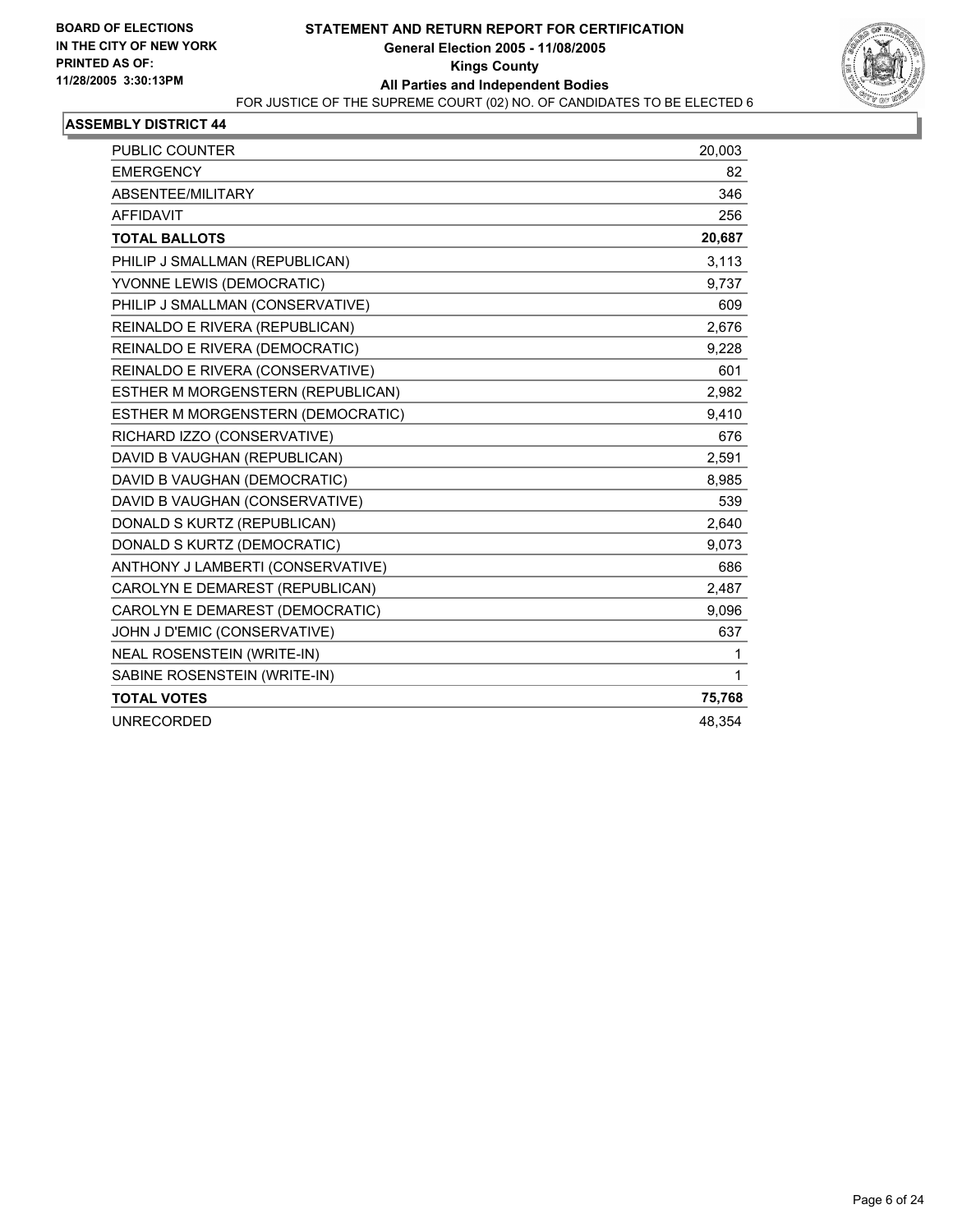

| <b>EMERGENCY</b><br>45<br>ABSENTEE/MILITARY<br>396<br><b>AFFIDAVIT</b><br>137<br>17,697<br><b>TOTAL BALLOTS</b><br>PHILIP J SMALLMAN (REPUBLICAN)<br>3,966<br>YVONNE LEWIS (DEMOCRATIC)<br>5,107<br>PHILIP J SMALLMAN (CONSERVATIVE)<br>629 |
|---------------------------------------------------------------------------------------------------------------------------------------------------------------------------------------------------------------------------------------------|
|                                                                                                                                                                                                                                             |
|                                                                                                                                                                                                                                             |
|                                                                                                                                                                                                                                             |
|                                                                                                                                                                                                                                             |
|                                                                                                                                                                                                                                             |
|                                                                                                                                                                                                                                             |
|                                                                                                                                                                                                                                             |
| REINALDO E RIVERA (REPUBLICAN)<br>3,532                                                                                                                                                                                                     |
| REINALDO E RIVERA (DEMOCRATIC)<br>5,109                                                                                                                                                                                                     |
| REINALDO E RIVERA (CONSERVATIVE)<br>539                                                                                                                                                                                                     |
| 4,275<br>ESTHER M MORGENSTERN (REPUBLICAN)                                                                                                                                                                                                  |
| ESTHER M MORGENSTERN (DEMOCRATIC)<br>5,644                                                                                                                                                                                                  |
| RICHARD IZZO (CONSERVATIVE)<br>672                                                                                                                                                                                                          |
| DAVID B VAUGHAN (REPUBLICAN)<br>3,571                                                                                                                                                                                                       |
| DAVID B VAUGHAN (DEMOCRATIC)<br>5,002                                                                                                                                                                                                       |
| DAVID B VAUGHAN (CONSERVATIVE)<br>574                                                                                                                                                                                                       |
| DONALD S KURTZ (REPUBLICAN)<br>3,753                                                                                                                                                                                                        |
| DONALD S KURTZ (DEMOCRATIC)<br>5,156                                                                                                                                                                                                        |
| ANTHONY J LAMBERTI (CONSERVATIVE)<br>711                                                                                                                                                                                                    |
| CAROLYN E DEMAREST (REPUBLICAN)<br>3,357                                                                                                                                                                                                    |
| CAROLYN E DEMAREST (DEMOCRATIC)<br>4,820                                                                                                                                                                                                    |
| JOHN J D'EMIC (CONSERVATIVE)<br>584                                                                                                                                                                                                         |
| BERNARD GOETZ (WRITE-IN)<br>1                                                                                                                                                                                                               |
| IAN RANDAL STROCK (WRITE-IN)<br>1                                                                                                                                                                                                           |
| SYBIL FRIEDMAN (WRITE-IN)<br>1                                                                                                                                                                                                              |
| YAAKOV BINNENSTOCK (WRITE-IN)<br>1                                                                                                                                                                                                          |
| <b>TOTAL VOTES</b><br>57,005                                                                                                                                                                                                                |
| <b>UNRECORDED</b><br>49,177                                                                                                                                                                                                                 |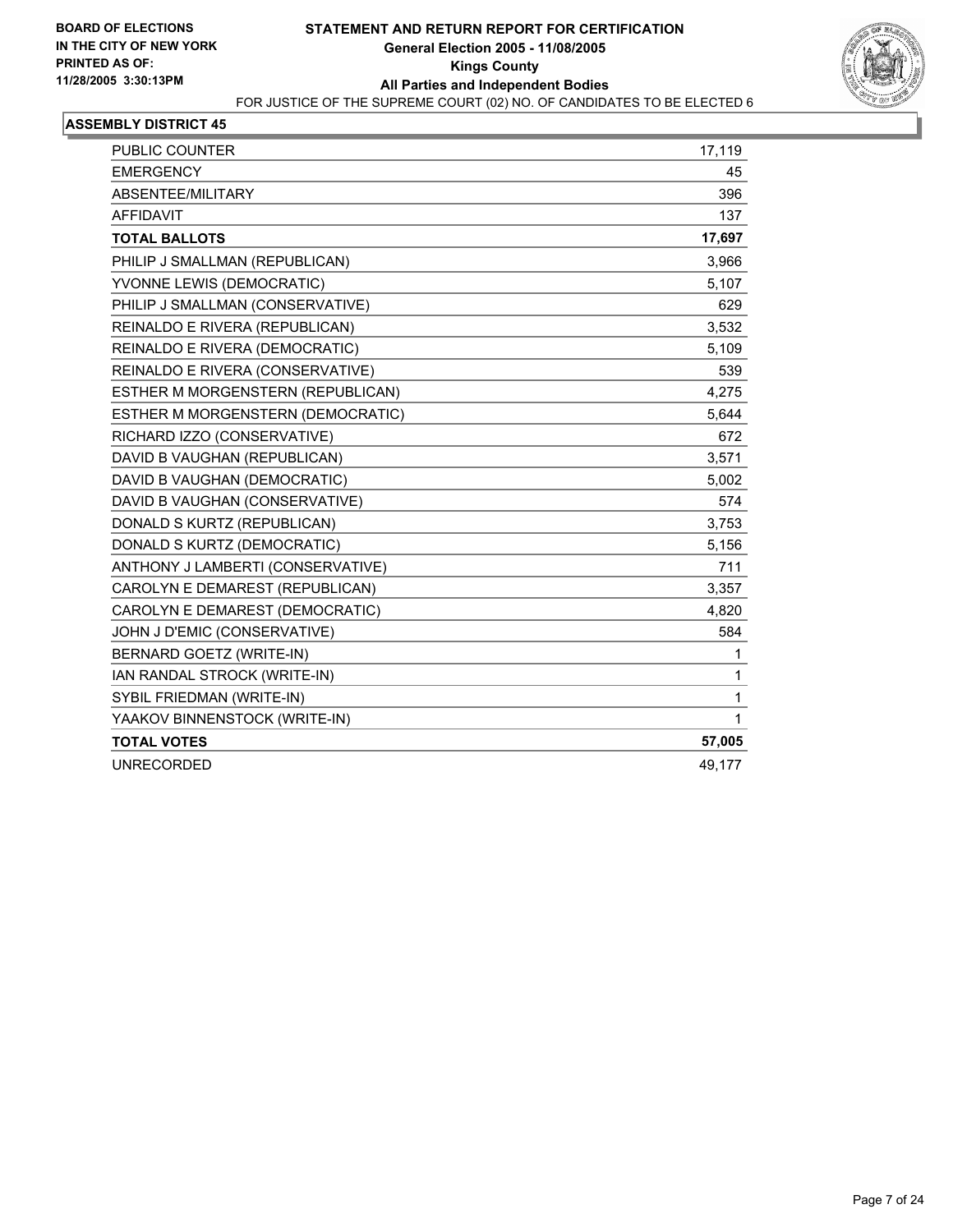

| <b>PUBLIC COUNTER</b>             | 19,975 |
|-----------------------------------|--------|
| <b>EMERGENCY</b>                  | 10     |
| ABSENTEE/MILITARY                 | 516    |
| AFFIDAVIT                         | 236    |
| <b>TOTAL BALLOTS</b>              | 20,737 |
| PHILIP J SMALLMAN (REPUBLICAN)    | 4,296  |
| YVONNE LEWIS (DEMOCRATIC)         | 6,144  |
| PHILIP J SMALLMAN (CONSERVATIVE)  | 642    |
| REINALDO E RIVERA (REPUBLICAN)    | 3,808  |
| REINALDO E RIVERA (DEMOCRATIC)    | 6,139  |
| REINALDO E RIVERA (CONSERVATIVE)  | 586    |
| ESTHER M MORGENSTERN (REPUBLICAN) | 4,087  |
| ESTHER M MORGENSTERN (DEMOCRATIC) | 6,352  |
| RICHARD IZZO (CONSERVATIVE)       | 804    |
| DAVID B VAUGHAN (REPUBLICAN)      | 3,747  |
| DAVID B VAUGHAN (DEMOCRATIC)      | 5,799  |
| DAVID B VAUGHAN (CONSERVATIVE)    | 583    |
| DONALD S KURTZ (REPUBLICAN)       | 3,737  |
| DONALD S KURTZ (DEMOCRATIC)       | 5,811  |
| ANTHONY J LAMBERTI (CONSERVATIVE) | 786    |
| CAROLYN E DEMAREST (REPUBLICAN)   | 3,573  |
| CAROLYN E DEMAREST (DEMOCRATIC)   | 5,659  |
| JOHN J D'EMIC (CONSERVATIVE)      | 758    |
| ADELE COHEN (WRITE-IN)            | 1      |
| ERIC USINGER (WRITE-IN)           | 1      |
| SARA NOBLE (WRITE-IN)             | 1      |
| <b>TOTAL VOTES</b>                | 63,314 |
| <b>UNRECORDED</b>                 | 61,108 |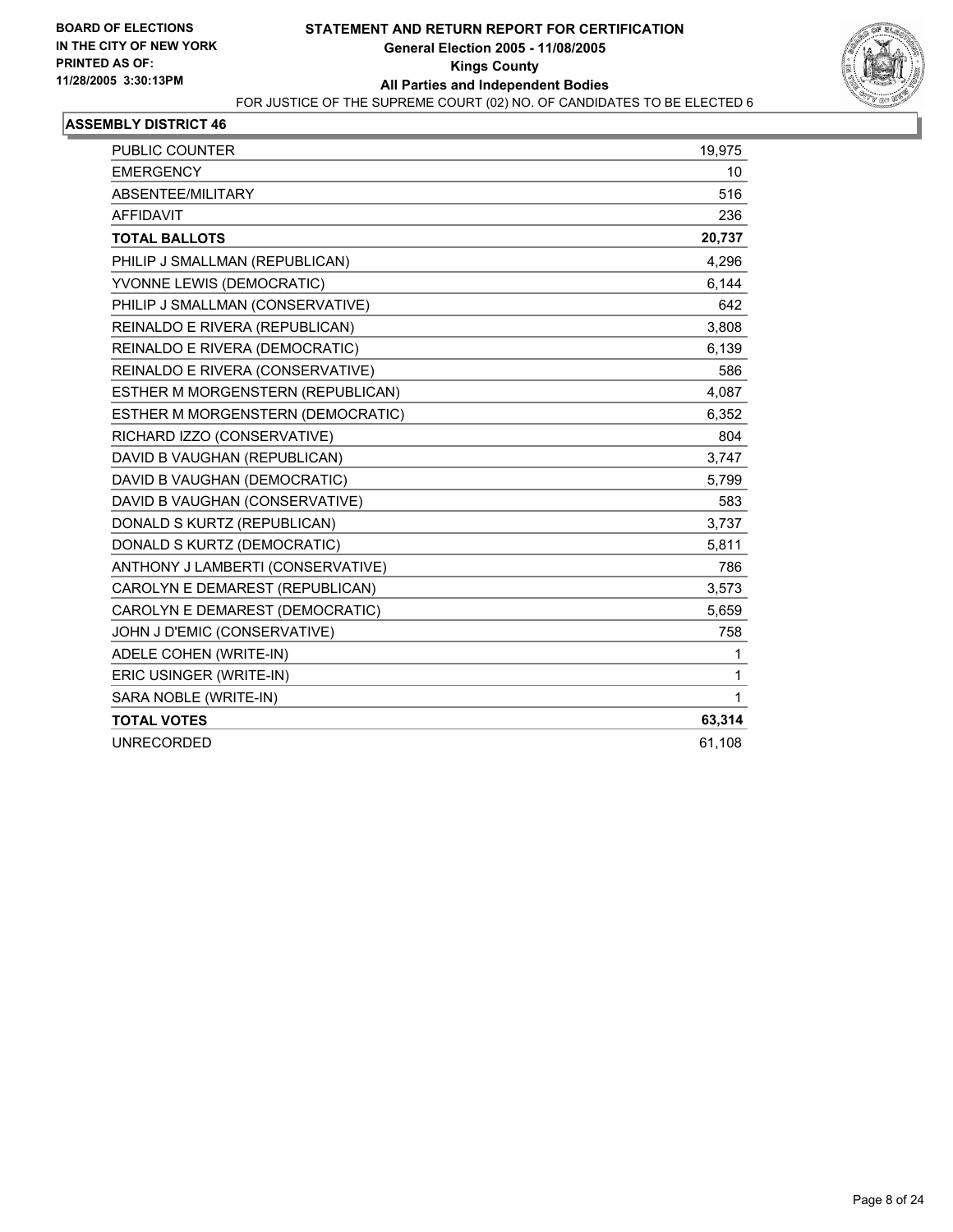

| <b>PUBLIC COUNTER</b>             | 14,708 |
|-----------------------------------|--------|
| <b>EMERGENCY</b>                  | 5      |
| ABSENTEE/MILITARY                 | 365    |
| <b>AFFIDAVIT</b>                  | 117    |
| <b>TOTAL BALLOTS</b>              | 15,195 |
| PHILIP J SMALLMAN (REPUBLICAN)    | 3,529  |
| YVONNE LEWIS (DEMOCRATIC)         | 4.197  |
| PHILIP J SMALLMAN (CONSERVATIVE)  | 442    |
| REINALDO E RIVERA (REPUBLICAN)    | 3,144  |
| REINALDO E RIVERA (DEMOCRATIC)    | 4,093  |
| REINALDO E RIVERA (CONSERVATIVE)  | 399    |
| ESTHER M MORGENSTERN (REPUBLICAN) | 3,339  |
| ESTHER M MORGENSTERN (DEMOCRATIC) | 4,197  |
| RICHARD IZZO (CONSERVATIVE)       | 641    |
| DAVID B VAUGHAN (REPUBLICAN)      | 3,073  |
| DAVID B VAUGHAN (DEMOCRATIC)      | 3,977  |
| DAVID B VAUGHAN (CONSERVATIVE)    | 430    |
| DONALD S KURTZ (REPUBLICAN)       | 3,010  |
| DONALD S KURTZ (DEMOCRATIC)       | 3,911  |
| ANTHONY J LAMBERTI (CONSERVATIVE) | 645    |
| CAROLYN E DEMAREST (REPUBLICAN)   | 2,902  |
| CAROLYN E DEMAREST (DEMOCRATIC)   | 3,877  |
| JOHN J D'EMIC (CONSERVATIVE)      | 500    |
| <b>TOTAL VOTES</b>                | 46,306 |
| <b>UNRECORDED</b>                 | 44.864 |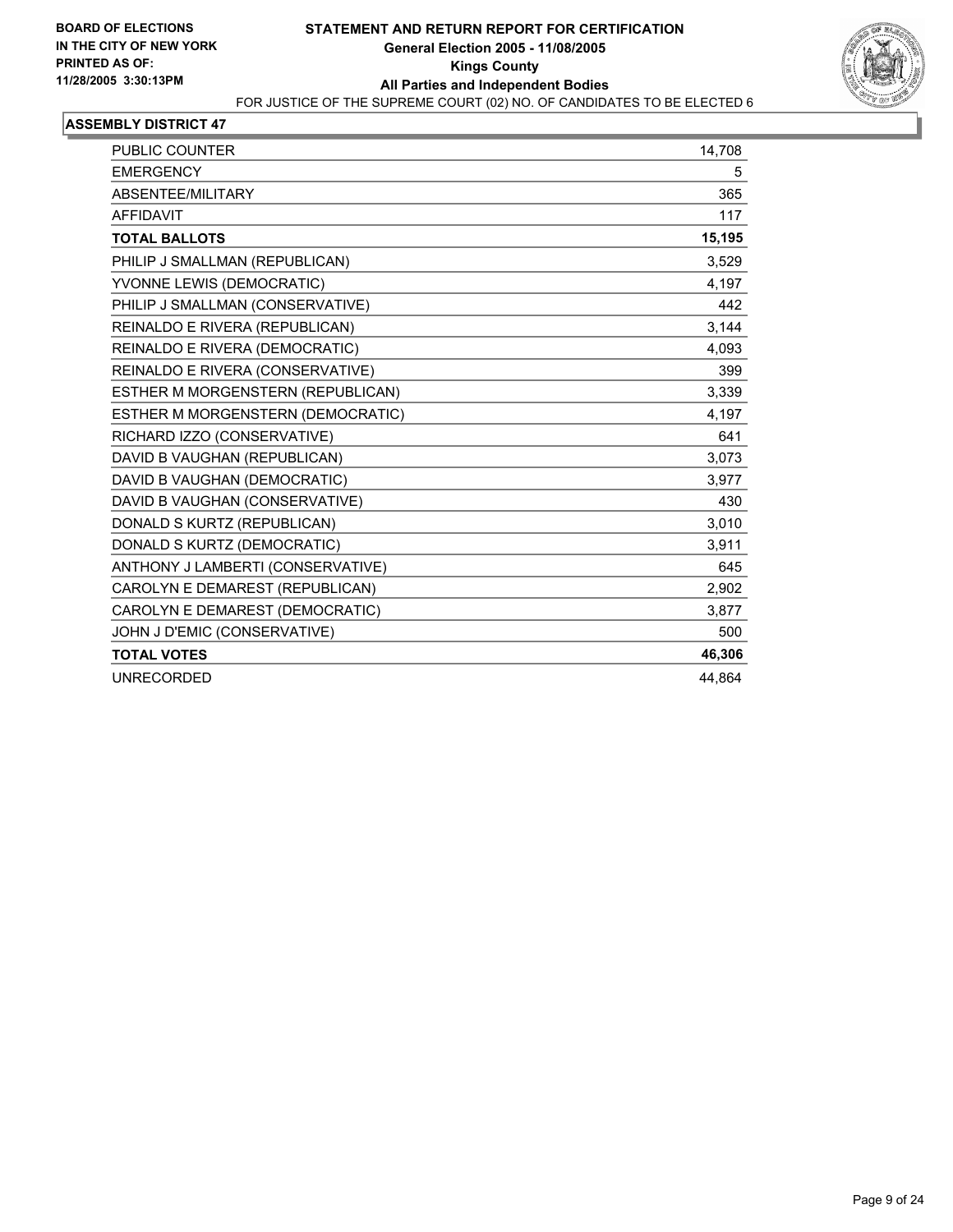

| PUBLIC COUNTER                    | 16,235 |
|-----------------------------------|--------|
| <b>EMERGENCY</b>                  | 145    |
| ABSENTEE/MILITARY                 | 293    |
| <b>AFFIDAVIT</b>                  | 115    |
| <b>TOTAL BALLOTS</b>              | 16,788 |
| PHILIP J SMALLMAN (REPUBLICAN)    | 4,278  |
| YVONNE LEWIS (DEMOCRATIC)         | 3.291  |
| PHILIP J SMALLMAN (CONSERVATIVE)  | 739    |
| REINALDO E RIVERA (REPUBLICAN)    | 3.978  |
| REINALDO E RIVERA (DEMOCRATIC)    | 3,404  |
| REINALDO E RIVERA (CONSERVATIVE)  | 650    |
| ESTHER M MORGENSTERN (REPUBLICAN) | 5,039  |
| ESTHER M MORGENSTERN (DEMOCRATIC) | 3,845  |
| RICHARD IZZO (CONSERVATIVE)       | 806    |
| DAVID B VAUGHAN (REPUBLICAN)      | 3,965  |
| DAVID B VAUGHAN (DEMOCRATIC)      | 3,290  |
| DAVID B VAUGHAN (CONSERVATIVE)    | 654    |
| DONALD S KURTZ (REPUBLICAN)       | 4,329  |
| DONALD S KURTZ (DEMOCRATIC)       | 3.473  |
| ANTHONY J LAMBERTI (CONSERVATIVE) | 817    |
| CAROLYN E DEMAREST (REPUBLICAN)   | 3,714  |
| CAROLYN E DEMAREST (DEMOCRATIC)   | 3,104  |
| JOHN J D'EMIC (CONSERVATIVE)      | 772    |
| <b>TOTAL VOTES</b>                | 50,148 |
| <b>UNRECORDED</b>                 | 50,580 |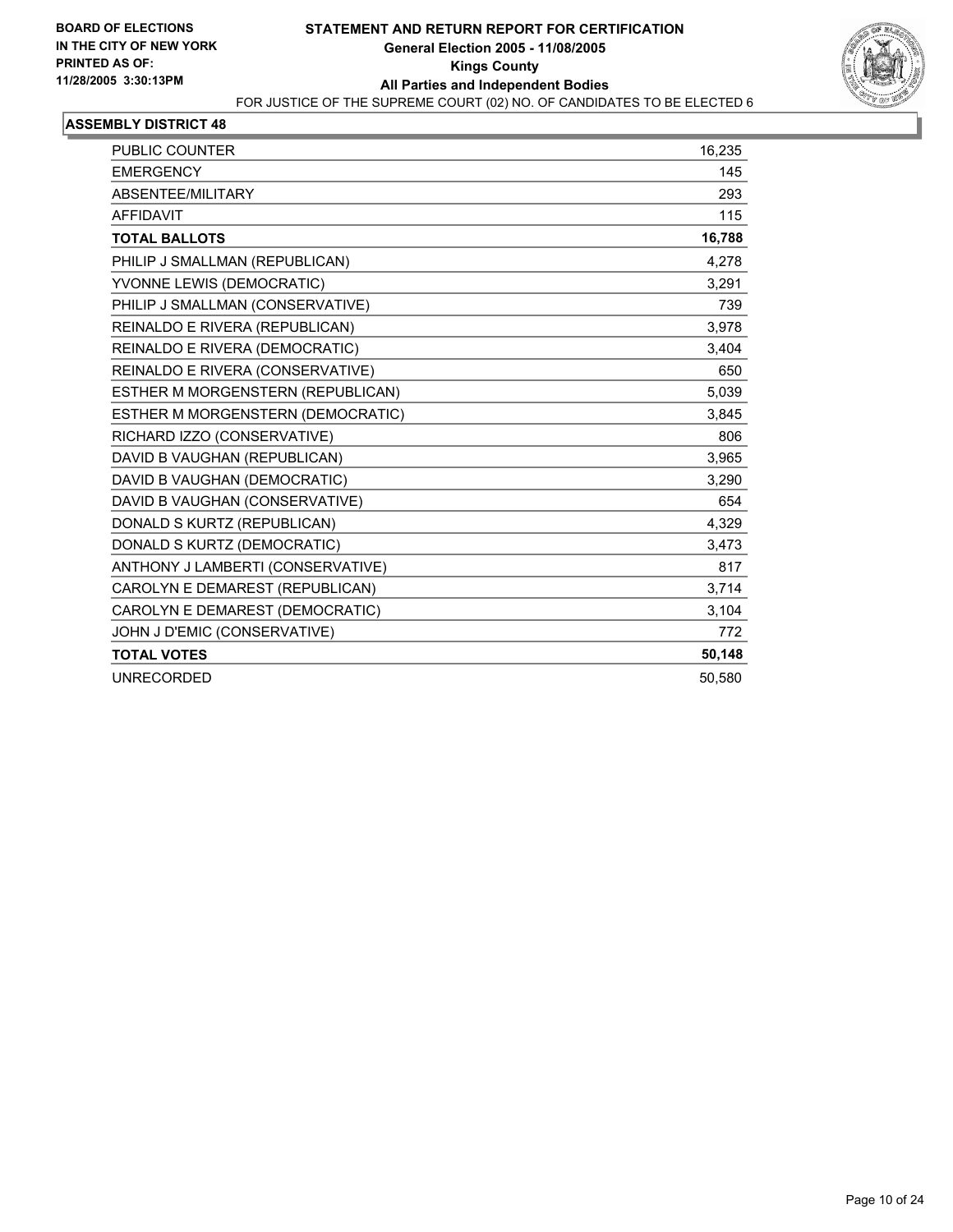

| <b>PUBLIC COUNTER</b>             | 13,831 |
|-----------------------------------|--------|
| <b>EMERGENCY</b>                  | 120    |
| ABSENTEE/MILITARY                 | 221    |
| <b>AFFIDAVIT</b>                  | 116    |
| <b>TOTAL BALLOTS</b>              | 14,288 |
| PHILIP J SMALLMAN (REPUBLICAN)    | 3,693  |
| YVONNE LEWIS (DEMOCRATIC)         | 3,335  |
| PHILIP J SMALLMAN (CONSERVATIVE)  | 540    |
| REINALDO E RIVERA (REPUBLICAN)    | 3,333  |
| REINALDO E RIVERA (DEMOCRATIC)    | 3.243  |
| REINALDO E RIVERA (CONSERVATIVE)  | 516    |
| ESTHER M MORGENSTERN (REPUBLICAN) | 3,589  |
| ESTHER M MORGENSTERN (DEMOCRATIC) | 3,320  |
| RICHARD IZZO (CONSERVATIVE)       | 800    |
| DAVID B VAUGHAN (REPUBLICAN)      | 3,294  |
| DAVID B VAUGHAN (DEMOCRATIC)      | 3,152  |
| DAVID B VAUGHAN (CONSERVATIVE)    | 524    |
| DONALD S KURTZ (REPUBLICAN)       | 3,295  |
| DONALD S KURTZ (DEMOCRATIC)       | 3,100  |
| ANTHONY J LAMBERTI (CONSERVATIVE) | 796    |
| CAROLYN E DEMAREST (REPUBLICAN)   | 3,174  |
| CAROLYN E DEMAREST (DEMOCRATIC)   | 3,158  |
| JOHN J D'EMIC (CONSERVATIVE)      | 648    |
| NINA GOSS (WRITE-IN)              | 1      |
| <b>TOTAL VOTES</b>                | 43,511 |
| <b>UNRECORDED</b>                 | 42,217 |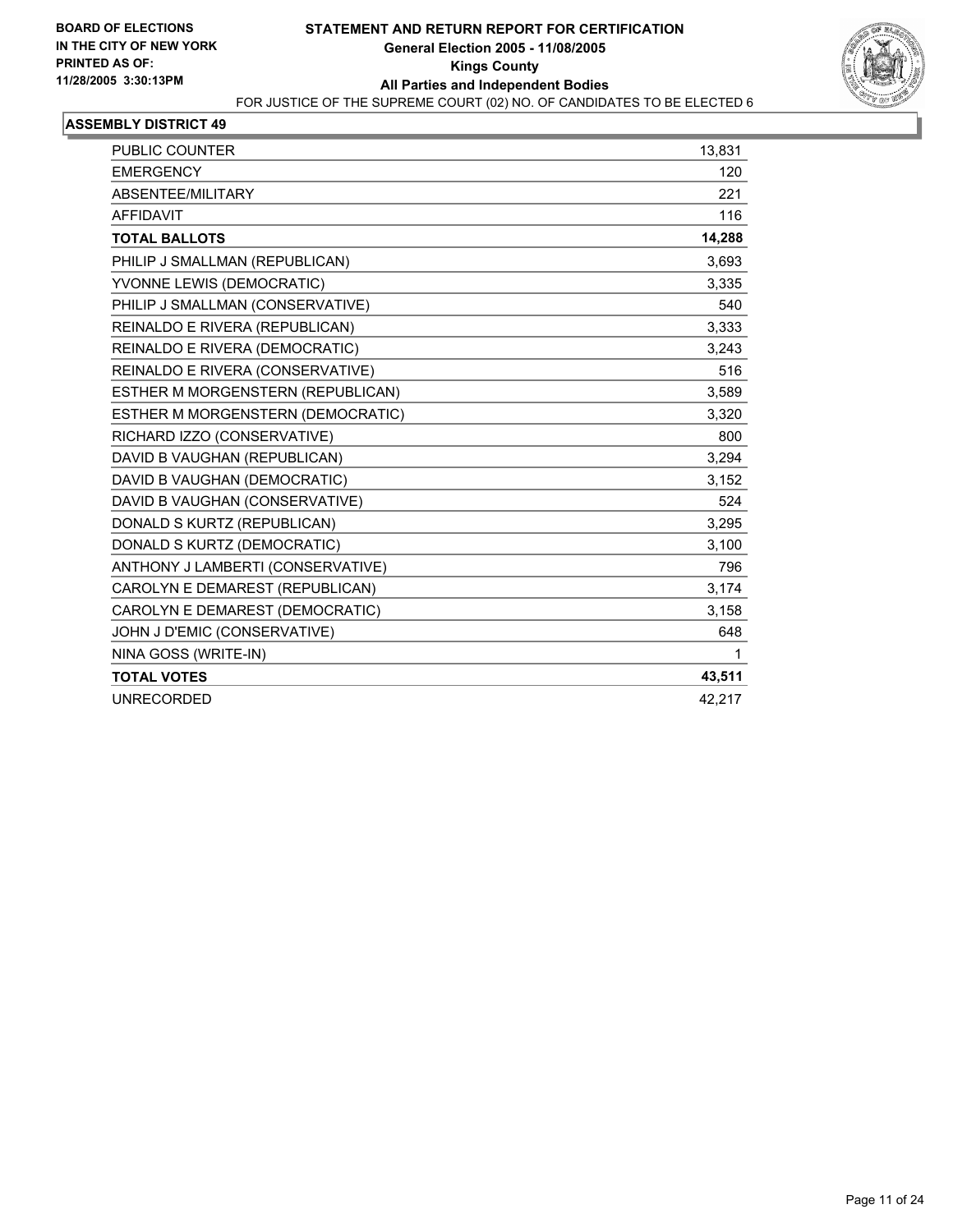

| <b>PUBLIC COUNTER</b>             | 18,096 |
|-----------------------------------|--------|
| <b>EMERGENCY</b>                  | 168    |
| ABSENTEE/MILITARY                 | 190    |
| <b>AFFIDAVIT</b>                  | 312    |
| <b>TOTAL BALLOTS</b>              | 18,766 |
| PHILIP J SMALLMAN (REPUBLICAN)    | 1,824  |
| YVONNE LEWIS (DEMOCRATIC)         | 6,979  |
| PHILIP J SMALLMAN (CONSERVATIVE)  | 270    |
| REINALDO E RIVERA (REPUBLICAN)    | 1,714  |
| REINALDO E RIVERA (DEMOCRATIC)    | 6,843  |
| REINALDO E RIVERA (CONSERVATIVE)  | 293    |
| ESTHER M MORGENSTERN (REPUBLICAN) | 1,769  |
| ESTHER M MORGENSTERN (DEMOCRATIC) | 6.534  |
| RICHARD IZZO (CONSERVATIVE)       | 303    |
| DAVID B VAUGHAN (REPUBLICAN)      | 1.631  |
| DAVID B VAUGHAN (DEMOCRATIC)      | 6,253  |
| DAVID B VAUGHAN (CONSERVATIVE)    | 265    |
| DONALD S KURTZ (REPUBLICAN)       | 1,618  |
| DONALD S KURTZ (DEMOCRATIC)       | 6,030  |
| ANTHONY J LAMBERTI (CONSERVATIVE) | 319    |
| CAROLYN E DEMAREST (REPUBLICAN)   | 1,591  |
| CAROLYN E DEMAREST (DEMOCRATIC)   | 6,417  |
| JOHN J D'EMIC (CONSERVATIVE)      | 253    |
| <b>TOTAL VOTES</b>                | 50,906 |
| <b>UNRECORDED</b>                 | 61.690 |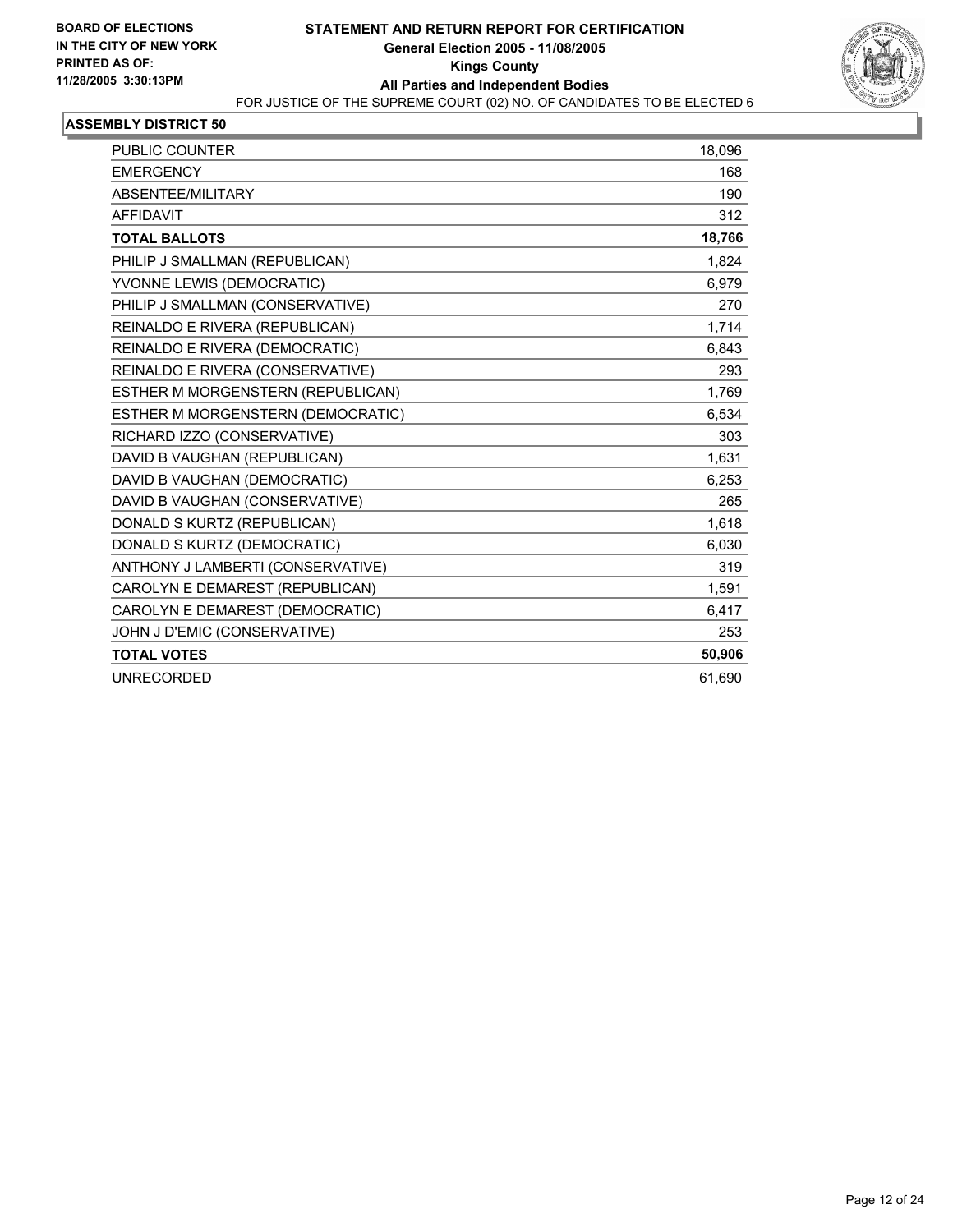

| <b>PUBLIC COUNTER</b>             | 12.167 |
|-----------------------------------|--------|
| <b>EMERGENCY</b>                  | 131    |
| ABSENTEE/MILITARY                 | 154    |
| <b>AFFIDAVIT</b>                  | 184    |
| <b>TOTAL BALLOTS</b>              | 12,636 |
| PHILIP J SMALLMAN (REPUBLICAN)    | 1,499  |
| YVONNE LEWIS (DEMOCRATIC)         | 5,031  |
| PHILIP J SMALLMAN (CONSERVATIVE)  | 316    |
| REINALDO E RIVERA (REPUBLICAN)    | 1,481  |
| REINALDO E RIVERA (DEMOCRATIC)    | 5,366  |
| REINALDO E RIVERA (CONSERVATIVE)  | 295    |
| ESTHER M MORGENSTERN (REPUBLICAN) | 1,396  |
| ESTHER M MORGENSTERN (DEMOCRATIC) | 4.543  |
| RICHARD IZZO (CONSERVATIVE)       | 301    |
| DAVID B VAUGHAN (REPUBLICAN)      | 1,306  |
| DAVID B VAUGHAN (DEMOCRATIC)      | 4.405  |
| DAVID B VAUGHAN (CONSERVATIVE)    | 243    |
| DONALD S KURTZ (REPUBLICAN)       | 1,265  |
| DONALD S KURTZ (DEMOCRATIC)       | 4,420  |
| ANTHONY J LAMBERTI (CONSERVATIVE) | 312    |
| CAROLYN E DEMAREST (REPUBLICAN)   | 1,184  |
| CAROLYN E DEMAREST (DEMOCRATIC)   | 4,368  |
| JOHN J D'EMIC (CONSERVATIVE)      | 269    |
| <b>TOTAL VOTES</b>                | 38,000 |
| <b>UNRECORDED</b>                 | 37,816 |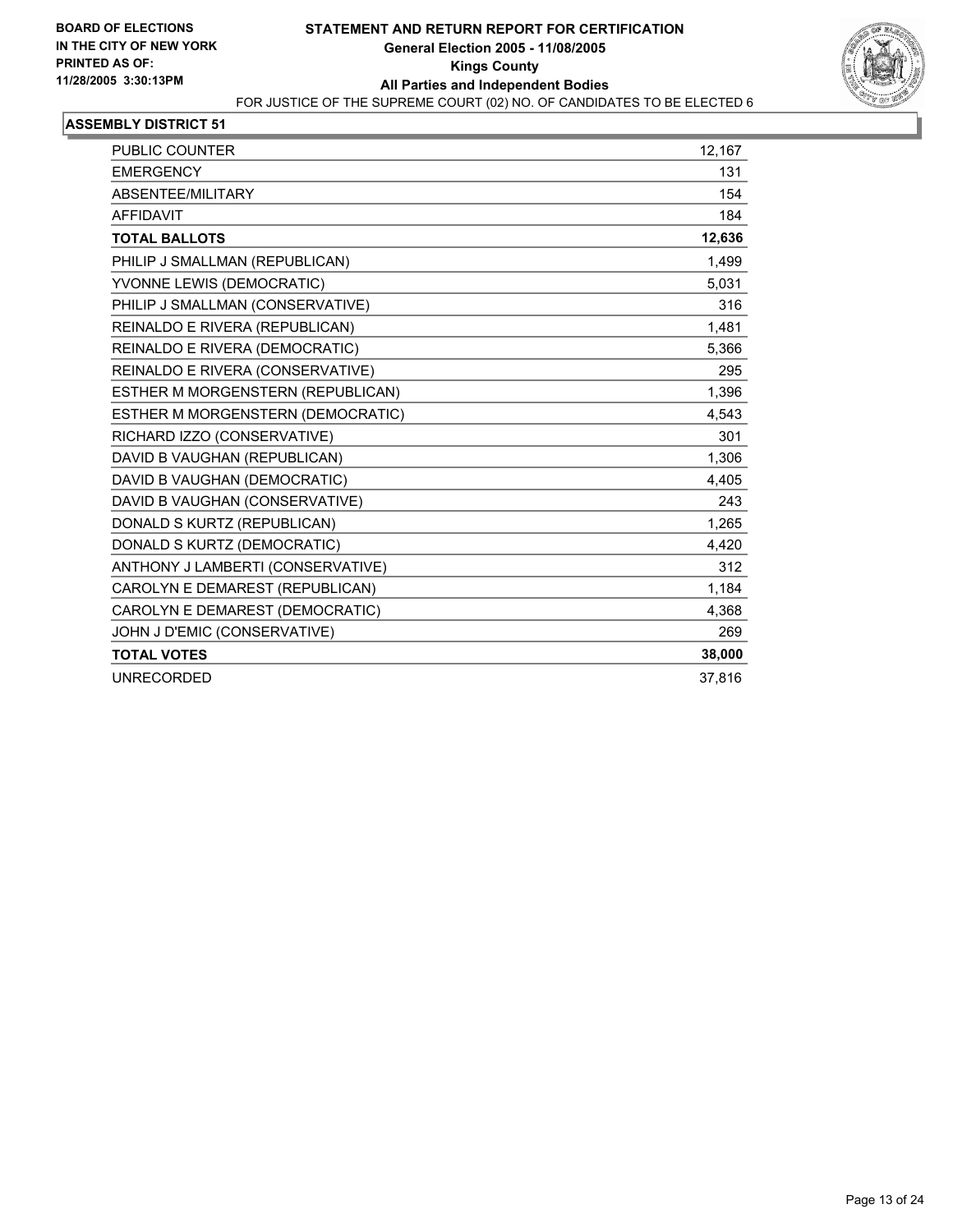

| PUBLIC COUNTER                    | 28,519         |
|-----------------------------------|----------------|
| <b>EMERGENCY</b>                  | 170            |
| ABSENTEE/MILITARY                 | 598            |
| <b>AFFIDAVIT</b>                  | 425            |
| <b>TOTAL BALLOTS</b>              | 29,712         |
| PHILIP J SMALLMAN (REPUBLICAN)    | 2,933          |
| YVONNE LEWIS (DEMOCRATIC)         | 18,133         |
| PHILIP J SMALLMAN (CONSERVATIVE)  | 498            |
| REINALDO E RIVERA (REPUBLICAN)    | 2,699          |
| REINALDO E RIVERA (DEMOCRATIC)    | 17,312         |
| REINALDO E RIVERA (CONSERVATIVE)  | 475            |
| ESTHER M MORGENSTERN (REPUBLICAN) | 2,703          |
| ESTHER M MORGENSTERN (DEMOCRATIC) | 17,601         |
| RICHARD IZZO (CONSERVATIVE)       | 613            |
| DAVID B VAUGHAN (REPUBLICAN)      | 2,576          |
| DAVID B VAUGHAN (DEMOCRATIC)      | 16,797         |
| DAVID B VAUGHAN (CONSERVATIVE)    | 468            |
| DONALD S KURTZ (REPUBLICAN)       | 2,597          |
| DONALD S KURTZ (DEMOCRATIC)       | 16,606         |
| ANTHONY J LAMBERTI (CONSERVATIVE) | 643            |
| CAROLYN E DEMAREST (REPUBLICAN)   | 2,576          |
| CAROLYN E DEMAREST (DEMOCRATIC)   | 17,183         |
| JOHN J D'EMIC (CONSERVATIVE)      | 568            |
| BRETT WYNKOOP (WRITE-IN)          | 1              |
| DIANA JOHNSON (WRITE-IN)          | $\overline{c}$ |
| JONATHAN TOMINAR (WRITE-IN)       | 1              |
| KATHLEEN KESKE (WRITE-IN)         | 1              |
| <b>TOTAL VOTES</b>                | 122,986        |
| <b>UNRECORDED</b>                 | 55,286         |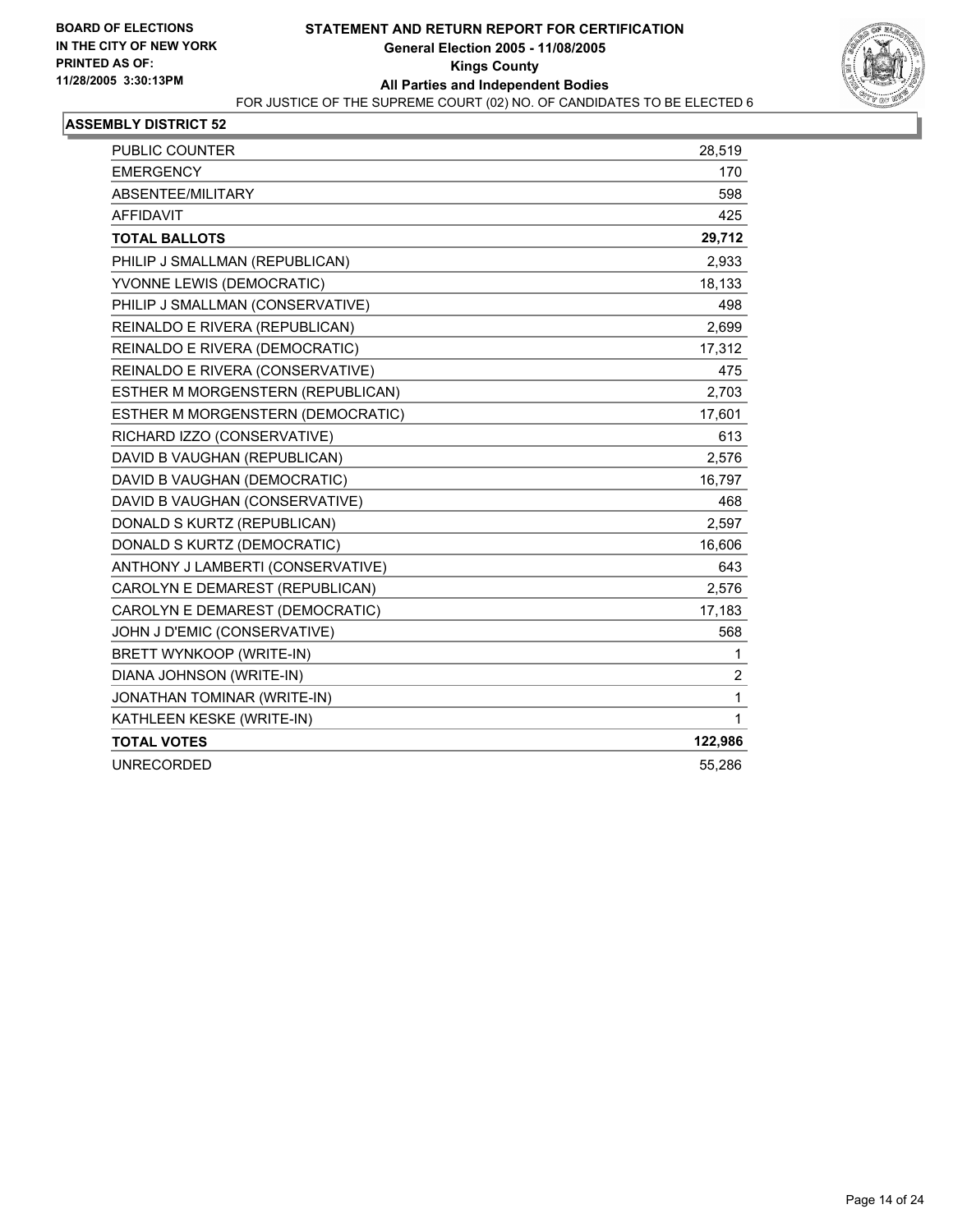

| <b>PUBLIC COUNTER</b>             | 17,113 |
|-----------------------------------|--------|
| <b>EMERGENCY</b>                  | 31     |
| ABSENTEE/MILITARY                 | 144    |
| <b>AFFIDAVIT</b>                  | 278    |
| <b>TOTAL BALLOTS</b>              | 17,566 |
| PHILIP J SMALLMAN (REPUBLICAN)    | 1,108  |
| YVONNE LEWIS (DEMOCRATIC)         | 7,952  |
| PHILIP J SMALLMAN (CONSERVATIVE)  | 190    |
| REINALDO E RIVERA (REPUBLICAN)    | 1,085  |
| REINALDO E RIVERA (DEMOCRATIC)    | 8.606  |
| REINALDO E RIVERA (CONSERVATIVE)  | 230    |
| ESTHER M MORGENSTERN (REPUBLICAN) | 927    |
| ESTHER M MORGENSTERN (DEMOCRATIC) | 7,086  |
| RICHARD IZZO (CONSERVATIVE)       | 165    |
| DAVID B VAUGHAN (REPUBLICAN)      | 918    |
| DAVID B VAUGHAN (DEMOCRATIC)      | 6,925  |
| DAVID B VAUGHAN (CONSERVATIVE)    | 182    |
| DONALD S KURTZ (REPUBLICAN)       | 844    |
| DONALD S KURTZ (DEMOCRATIC)       | 6,744  |
| ANTHONY J LAMBERTI (CONSERVATIVE) | 212    |
| CAROLYN E DEMAREST (REPUBLICAN)   | 883    |
| CAROLYN E DEMAREST (DEMOCRATIC)   | 6,897  |
| JOHN J D'EMIC (CONSERVATIVE)      | 136    |
| <b>TOTAL VOTES</b>                | 51,090 |
| <b>UNRECORDED</b>                 | 54,306 |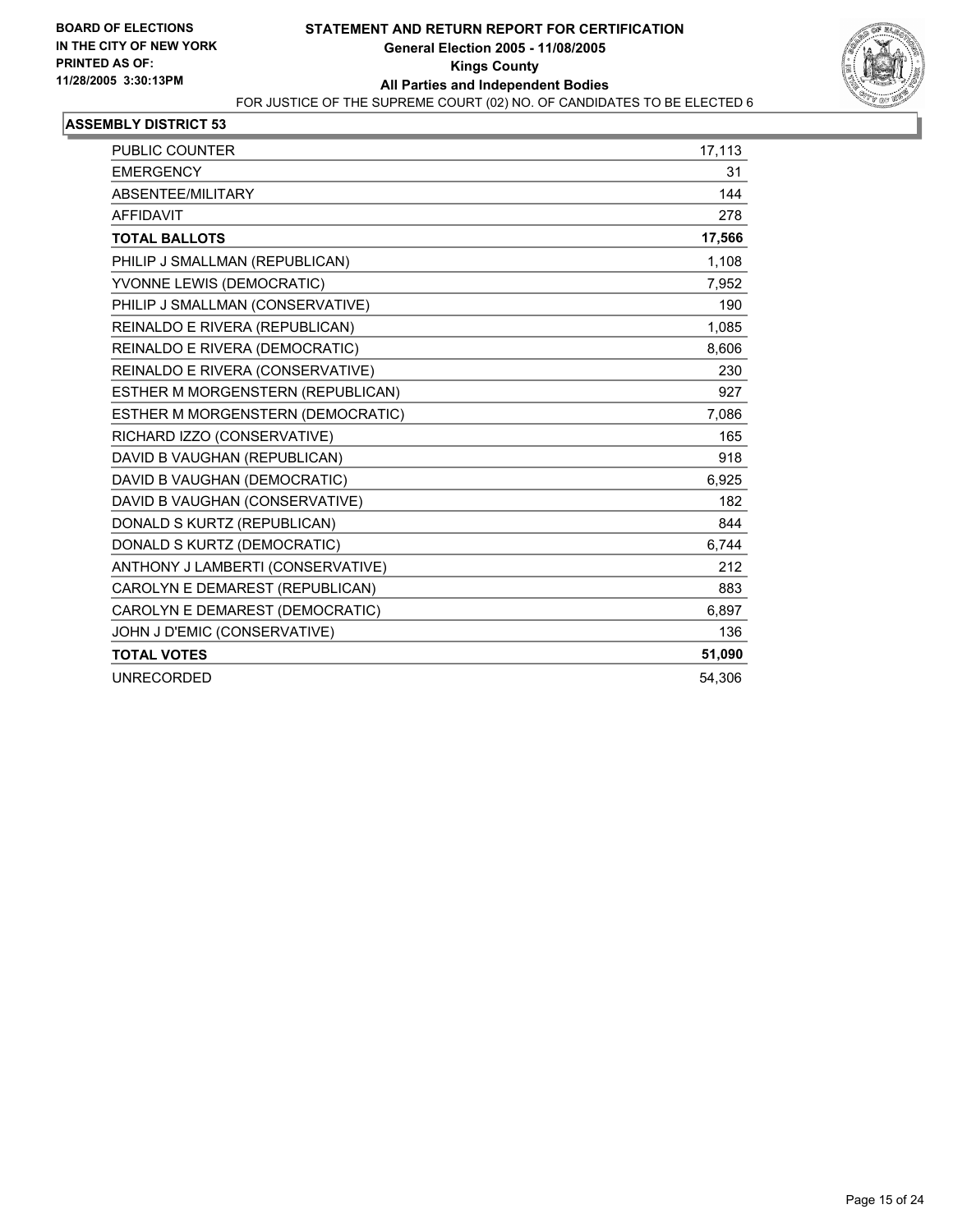

| PUBLIC COUNTER                    | 13,166 |
|-----------------------------------|--------|
| <b>EMERGENCY</b>                  | 42     |
| ABSENTEE/MILITARY                 | 79     |
| <b>AFFIDAVIT</b>                  | 220    |
| <b>TOTAL BALLOTS</b>              | 13,507 |
| PHILIP J SMALLMAN (REPUBLICAN)    | 1,010  |
| YVONNE LEWIS (DEMOCRATIC)         | 6,519  |
| PHILIP J SMALLMAN (CONSERVATIVE)  | 176    |
| REINALDO E RIVERA (REPUBLICAN)    | 1,002  |
| REINALDO E RIVERA (DEMOCRATIC)    | 6,520  |
| REINALDO E RIVERA (CONSERVATIVE)  | 183    |
| ESTHER M MORGENSTERN (REPUBLICAN) | 885    |
| ESTHER M MORGENSTERN (DEMOCRATIC) | 5,757  |
| RICHARD IZZO (CONSERVATIVE)       | 149    |
| DAVID B VAUGHAN (REPUBLICAN)      | 841    |
| DAVID B VAUGHAN (DEMOCRATIC)      | 5,743  |
| DAVID B VAUGHAN (CONSERVATIVE)    | 122    |
| DONALD S KURTZ (REPUBLICAN)       | 812    |
| DONALD S KURTZ (DEMOCRATIC)       | 5,478  |
| ANTHONY J LAMBERTI (CONSERVATIVE) | 132    |
| CAROLYN E DEMAREST (REPUBLICAN)   | 796    |
| CAROLYN E DEMAREST (DEMOCRATIC)   | 5,462  |
| JOHN J D'EMIC (CONSERVATIVE)      | 104    |
| <b>TOTAL VOTES</b>                | 41,691 |
| <b>UNRECORDED</b>                 | 39,351 |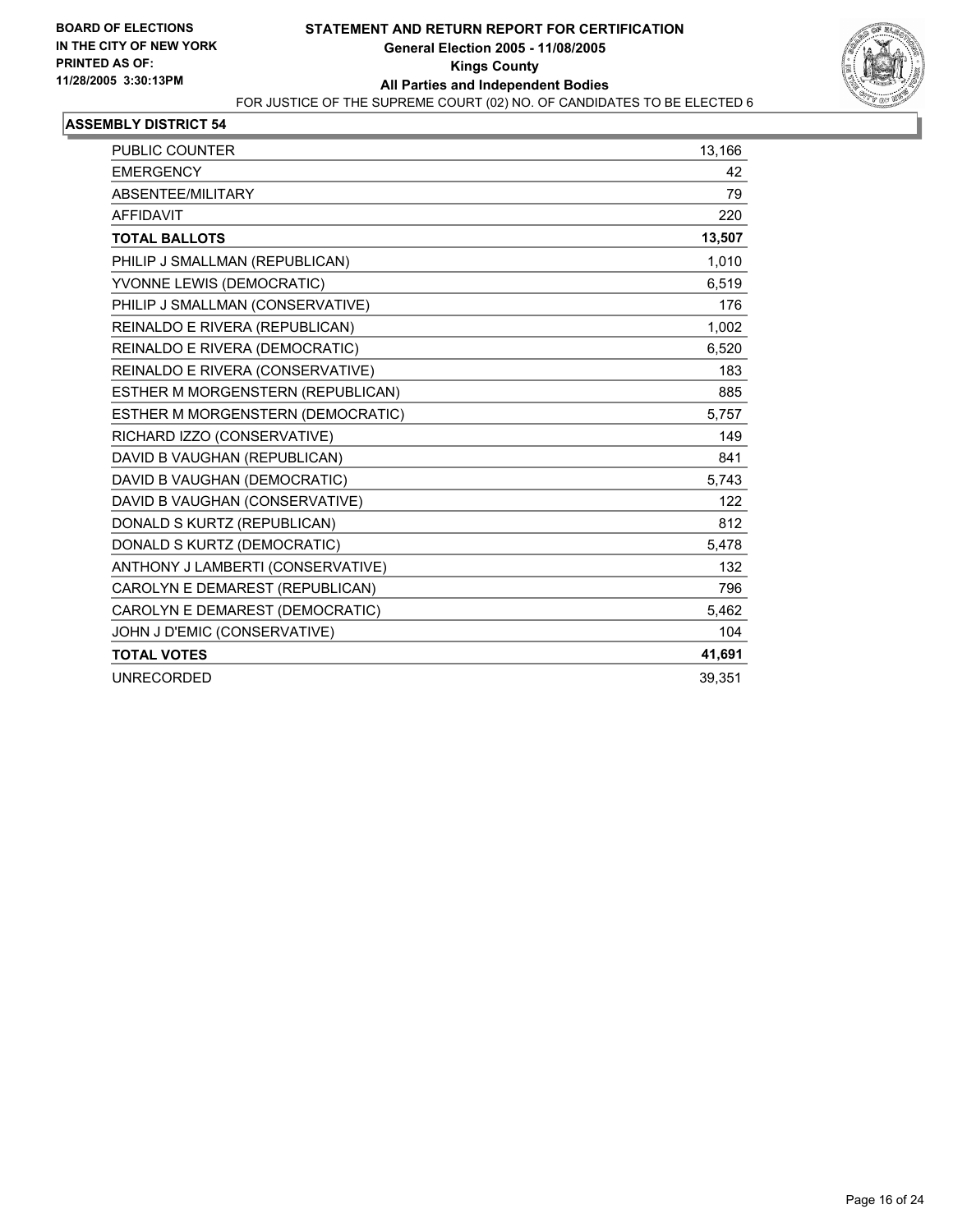

| <b>PUBLIC COUNTER</b>             | 14,435 |
|-----------------------------------|--------|
| <b>EMERGENCY</b>                  | 54     |
| ABSENTEE/MILITARY                 | 177    |
| <b>AFFIDAVIT</b>                  | 166    |
| <b>TOTAL BALLOTS</b>              | 14,832 |
| PHILIP J SMALLMAN (REPUBLICAN)    | 1,060  |
| YVONNE LEWIS (DEMOCRATIC)         | 7,505  |
| PHILIP J SMALLMAN (CONSERVATIVE)  | 147    |
| REINALDO E RIVERA (REPUBLICAN)    | 1,015  |
| REINALDO E RIVERA (DEMOCRATIC)    | 7,017  |
| REINALDO E RIVERA (CONSERVATIVE)  | 153    |
| ESTHER M MORGENSTERN (REPUBLICAN) | 895    |
| ESTHER M MORGENSTERN (DEMOCRATIC) | 6,731  |
| RICHARD IZZO (CONSERVATIVE)       | 141    |
| DAVID B VAUGHAN (REPUBLICAN)      | 883    |
| DAVID B VAUGHAN (DEMOCRATIC)      | 6,648  |
| DAVID B VAUGHAN (CONSERVATIVE)    | 200    |
| DONALD S KURTZ (REPUBLICAN)       | 822    |
| DONALD S KURTZ (DEMOCRATIC)       | 6,270  |
| ANTHONY J LAMBERTI (CONSERVATIVE) | 140    |
| CAROLYN E DEMAREST (REPUBLICAN)   | 813    |
| CAROLYN E DEMAREST (DEMOCRATIC)   | 6,331  |
| JOHN J D'EMIC (CONSERVATIVE)      | 107    |
| <b>TOTAL VOTES</b>                | 46,878 |
| <b>UNRECORDED</b>                 | 42,114 |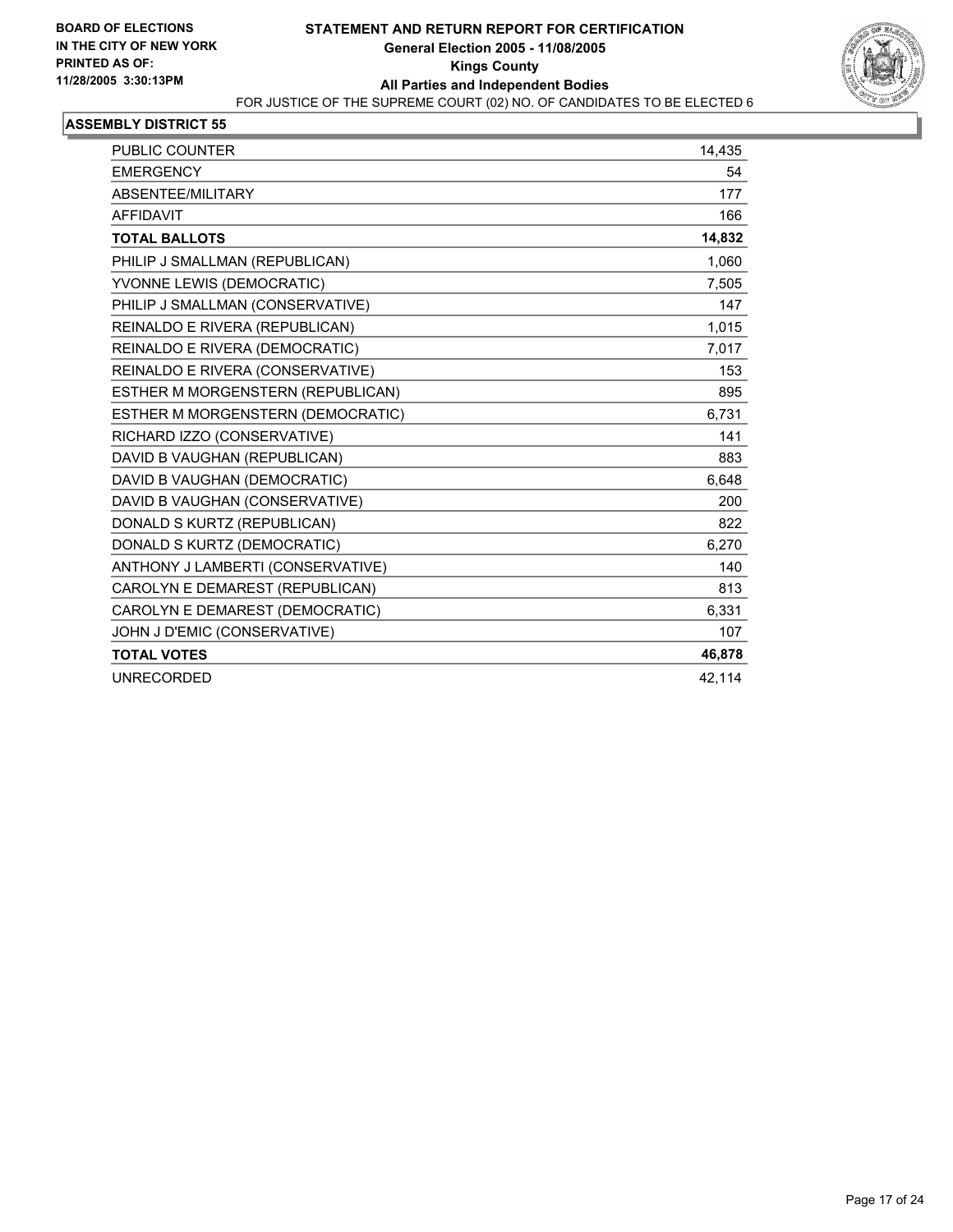

| PUBLIC COUNTER                    | 16,655 |  |
|-----------------------------------|--------|--|
| <b>EMERGENCY</b>                  | 21     |  |
| ABSENTEE/MILITARY                 | 227    |  |
| <b>AFFIDAVIT</b>                  | 219    |  |
| <b>TOTAL BALLOTS</b>              | 17,122 |  |
| PHILIP J SMALLMAN (REPUBLICAN)    | 1.023  |  |
| YVONNE LEWIS (DEMOCRATIC)         | 9,443  |  |
| PHILIP J SMALLMAN (CONSERVATIVE)  | 184    |  |
| REINALDO E RIVERA (REPUBLICAN)    | 1,038  |  |
| REINALDO E RIVERA (DEMOCRATIC)    | 8,418  |  |
| REINALDO E RIVERA (CONSERVATIVE)  | 138    |  |
| ESTHER M MORGENSTERN (REPUBLICAN) | 1,011  |  |
| ESTHER M MORGENSTERN (DEMOCRATIC) | 8,244  |  |
| RICHARD IZZO (CONSERVATIVE)       | 164    |  |
| DAVID B VAUGHAN (REPUBLICAN)      | 1,011  |  |
| DAVID B VAUGHAN (DEMOCRATIC)      | 8,483  |  |
| DAVID B VAUGHAN (CONSERVATIVE)    | 168    |  |
| DONALD S KURTZ (REPUBLICAN)       | 996    |  |
| DONALD S KURTZ (DEMOCRATIC)       | 7,711  |  |
| ANTHONY J LAMBERTI (CONSERVATIVE) | 163    |  |
| CAROLYN E DEMAREST (REPUBLICAN)   | 930    |  |
| CAROLYN E DEMAREST (DEMOCRATIC)   | 8,035  |  |
| JOHN J D'EMIC (CONSERVATIVE)      | 114    |  |
| MAWULEKUMI TOKPONWEX (WRITE-IN)   | 1      |  |
| <b>TOTAL VOTES</b>                | 57,275 |  |
| <b>UNRECORDED</b>                 | 45,457 |  |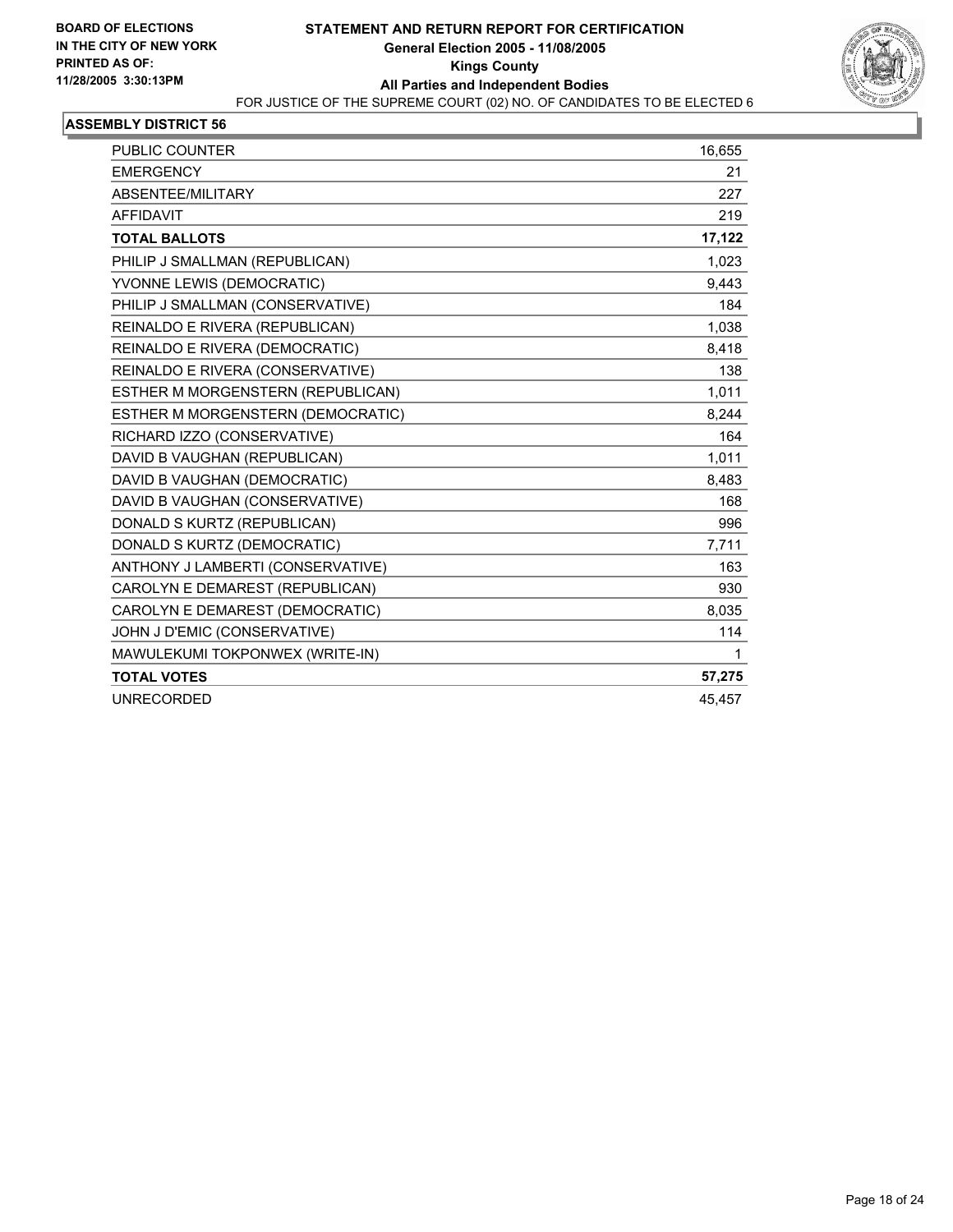

| PUBLIC COUNTER                    | 20,375 |
|-----------------------------------|--------|
| <b>EMERGENCY</b>                  | 27     |
| ABSENTEE/MILITARY                 | 305    |
| <b>AFFIDAVIT</b>                  | 273    |
| <b>TOTAL BALLOTS</b>              | 20,980 |
| PHILIP J SMALLMAN (REPUBLICAN)    | 1,135  |
| YVONNE LEWIS (DEMOCRATIC)         | 12,162 |
| PHILIP J SMALLMAN (CONSERVATIVE)  | 285    |
| REINALDO E RIVERA (REPUBLICAN)    | 1,098  |
| REINALDO E RIVERA (DEMOCRATIC)    | 10,963 |
| REINALDO E RIVERA (CONSERVATIVE)  | 231    |
| ESTHER M MORGENSTERN (REPUBLICAN) | 1,077  |
| ESTHER M MORGENSTERN (DEMOCRATIC) | 10,842 |
| RICHARD IZZO (CONSERVATIVE)       | 219    |
| DAVID B VAUGHAN (REPUBLICAN)      | 1,044  |
| DAVID B VAUGHAN (DEMOCRATIC)      | 10,737 |
| DAVID B VAUGHAN (CONSERVATIVE)    | 184    |
| DONALD S KURTZ (REPUBLICAN)       | 1,069  |
| DONALD S KURTZ (DEMOCRATIC)       | 10,036 |
| ANTHONY J LAMBERTI (CONSERVATIVE) | 225    |
| CAROLYN E DEMAREST (REPUBLICAN)   | 1,007  |
| CAROLYN E DEMAREST (DEMOCRATIC)   | 10,471 |
| JOHN J D'EMIC (CONSERVATIVE)      | 179    |
| DREW AKASON (WRITE-IN)            | 1      |
| HEATHER BARR (WRITE-IN)           | 1      |
| JENNIER LEVY (WRITE-IN)           | 1      |
| <b>JOSH RUBIN (WRITE-IN)</b>      | 1      |
| MARK HURWITZ (WRITE-IN)           | 1      |
| PAUL SCHWALB (WRITE-IN)           | 1      |
| <b>TOTAL VOTES</b>                | 72,970 |
| <b>UNRECORDED</b>                 | 52,910 |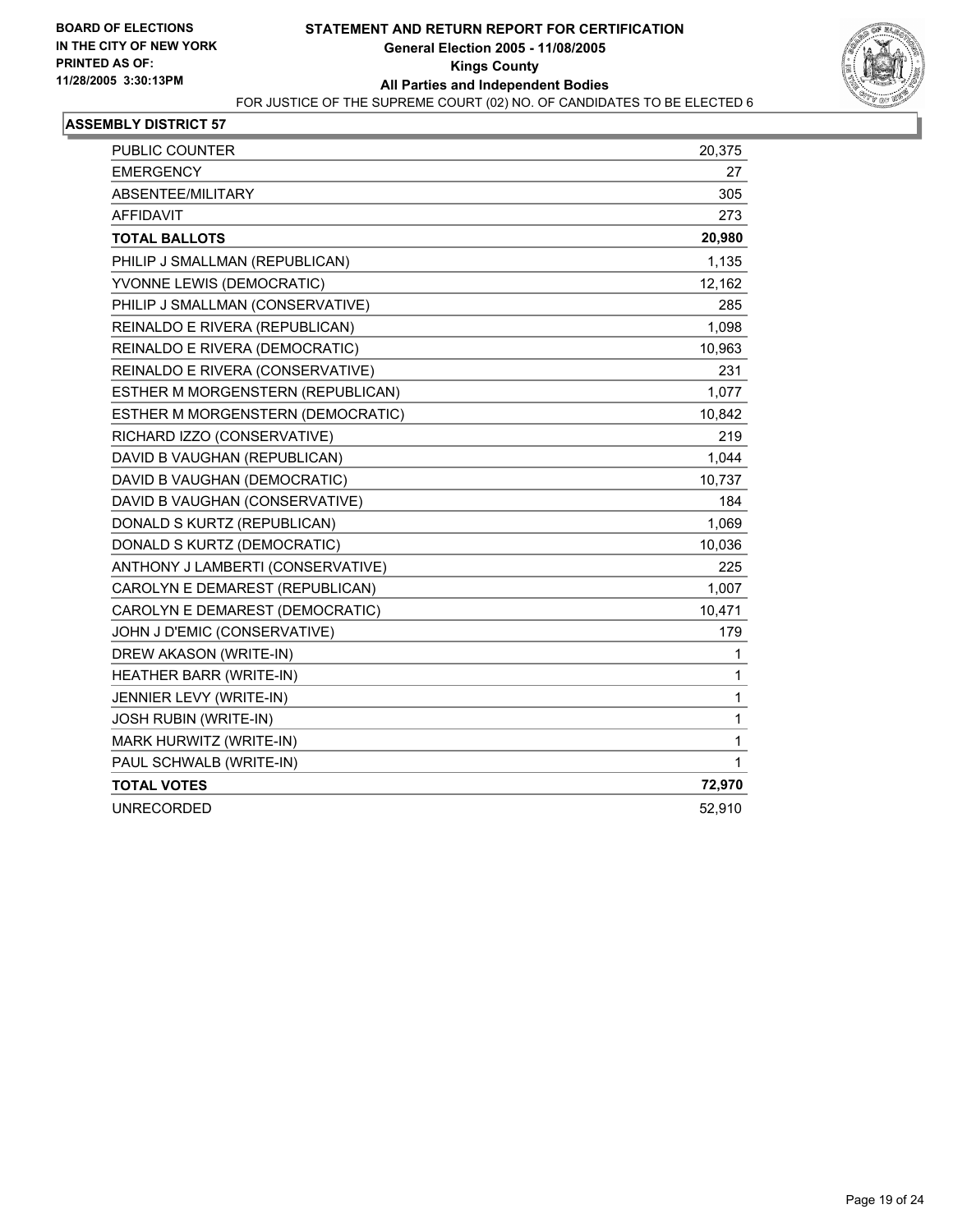

| PUBLIC COUNTER                    | 15,883 |
|-----------------------------------|--------|
| <b>EMERGENCY</b>                  | 68     |
| ABSENTEE/MILITARY                 | 323    |
| <b>AFFIDAVIT</b>                  | 165    |
| <b>TOTAL BALLOTS</b>              | 16,439 |
| PHILIP J SMALLMAN (REPUBLICAN)    | 1,341  |
| YVONNE LEWIS (DEMOCRATIC)         | 8,582  |
| PHILIP J SMALLMAN (CONSERVATIVE)  | 201    |
| REINALDO E RIVERA (REPUBLICAN)    | 1,151  |
| REINALDO E RIVERA (DEMOCRATIC)    | 7,957  |
| REINALDO E RIVERA (CONSERVATIVE)  | 162    |
| ESTHER M MORGENSTERN (REPUBLICAN) | 1,165  |
| ESTHER M MORGENSTERN (DEMOCRATIC) | 7,857  |
| RICHARD IZZO (CONSERVATIVE)       | 206    |
| DAVID B VAUGHAN (REPUBLICAN)      | 1,096  |
| DAVID B VAUGHAN (DEMOCRATIC)      | 7,854  |
| DAVID B VAUGHAN (CONSERVATIVE)    | 181    |
| DONALD S KURTZ (REPUBLICAN)       | 1,162  |
| DONALD S KURTZ (DEMOCRATIC)       | 7,431  |
| ANTHONY J LAMBERTI (CONSERVATIVE) | 188    |
| CAROLYN E DEMAREST (REPUBLICAN)   | 1,088  |
| CAROLYN E DEMAREST (DEMOCRATIC)   | 7,529  |
| JOHN J D'EMIC (CONSERVATIVE)      | 153    |
| <b>TOTAL VOTES</b>                | 55,304 |
| <b>UNRECORDED</b>                 | 43,330 |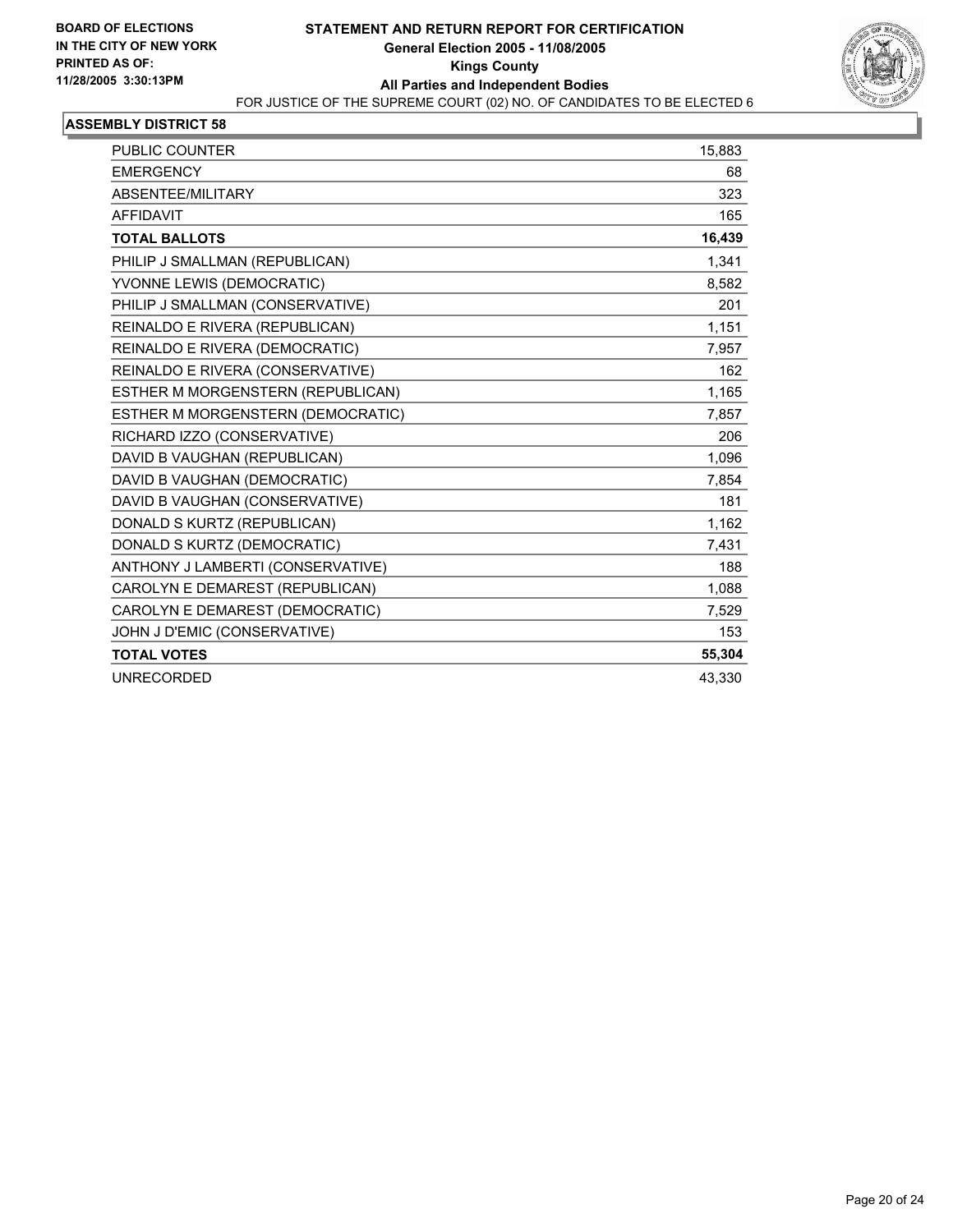

| <b>PUBLIC COUNTER</b>             | 19,208 |
|-----------------------------------|--------|
| <b>EMERGENCY</b>                  | 60     |
| ABSENTEE/MILITARY                 | 319    |
| <b>AFFIDAVIT</b>                  | 185    |
| <b>TOTAL BALLOTS</b>              | 19,772 |
| PHILIP J SMALLMAN (REPUBLICAN)    | 4,338  |
| YVONNE LEWIS (DEMOCRATIC)         | 7,507  |
| PHILIP J SMALLMAN (CONSERVATIVE)  | 655    |
| REINALDO E RIVERA (REPUBLICAN)    | 3,961  |
| REINALDO E RIVERA (DEMOCRATIC)    | 7,298  |
| REINALDO E RIVERA (CONSERVATIVE)  | 637    |
| ESTHER M MORGENSTERN (REPUBLICAN) | 4,268  |
| ESTHER M MORGENSTERN (DEMOCRATIC) | 7,378  |
| RICHARD IZZO (CONSERVATIVE)       | 844    |
| DAVID B VAUGHAN (REPUBLICAN)      | 3,955  |
| DAVID B VAUGHAN (DEMOCRATIC)      | 6,993  |
| DAVID B VAUGHAN (CONSERVATIVE)    | 660    |
| DONALD S KURTZ (REPUBLICAN)       | 3,931  |
| DONALD S KURTZ (DEMOCRATIC)       | 7.019  |
| ANTHONY J LAMBERTI (CONSERVATIVE) | 887    |
| CAROLYN E DEMAREST (REPUBLICAN)   | 3,861  |
| CAROLYN E DEMAREST (DEMOCRATIC)   | 7,081  |
| JOHN J D'EMIC (CONSERVATIVE)      | 764    |
| ELI YEGER (WRITE-IN)              | 1      |
| JERRY DUNBAR (WRITE-IN)           | 1      |
| <b>TOTAL VOTES</b>                | 72,039 |
| <b>UNRECORDED</b>                 | 46,593 |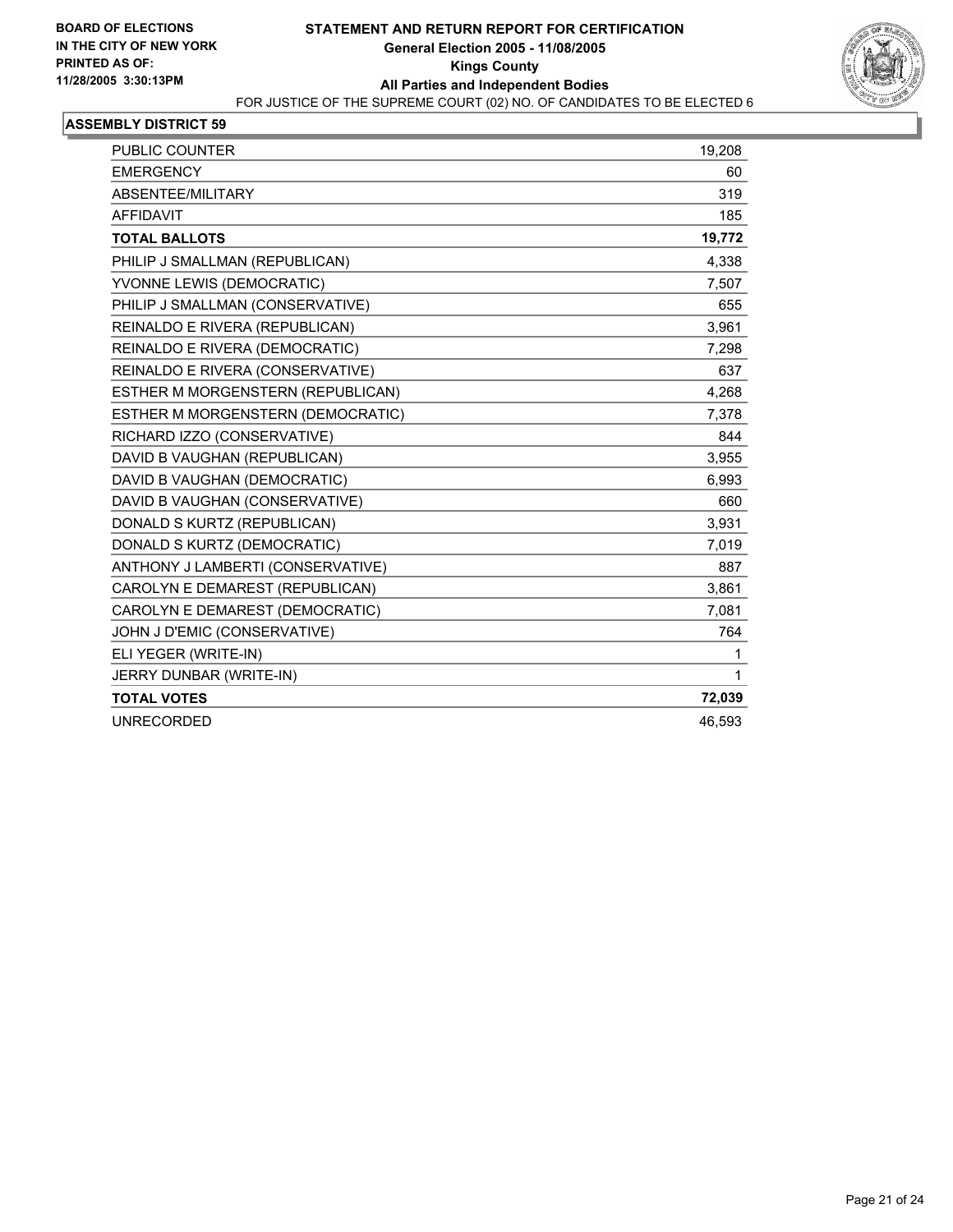

| <b>PUBLIC COUNTER</b>             | 8,545  |
|-----------------------------------|--------|
| <b>EMERGENCY</b>                  | 398    |
| ABSENTEE/MILITARY                 | 197    |
| <b>AFFIDAVIT</b>                  | 85     |
| <b>TOTAL BALLOTS</b>              | 9,225  |
| PHILIP J SMALLMAN (REPUBLICAN)    | 2,734  |
| YVONNE LEWIS (DEMOCRATIC)         | 2,726  |
| PHILIP J SMALLMAN (CONSERVATIVE)  | 576    |
| REINALDO E RIVERA (REPUBLICAN)    | 2,425  |
| REINALDO E RIVERA (DEMOCRATIC)    | 2,622  |
| REINALDO E RIVERA (CONSERVATIVE)  | 563    |
| ESTHER M MORGENSTERN (REPUBLICAN) | 2,465  |
| ESTHER M MORGENSTERN (DEMOCRATIC) | 2,644  |
| RICHARD IZZO (CONSERVATIVE)       | 760    |
| DAVID B VAUGHAN (REPUBLICAN)      | 2,441  |
| DAVID B VAUGHAN (DEMOCRATIC)      | 2,590  |
| DAVID B VAUGHAN (CONSERVATIVE)    | 563    |
| DONALD S KURTZ (REPUBLICAN)       | 2,367  |
| DONALD S KURTZ (DEMOCRATIC)       | 2,528  |
| ANTHONY J LAMBERTI (CONSERVATIVE) | 816    |
| CAROLYN E DEMAREST (REPUBLICAN)   | 2,376  |
| CAROLYN E DEMAREST (DEMOCRATIC)   | 2,534  |
| JOHN J D'EMIC (CONSERVATIVE)      | 855    |
| <b>TOTAL VOTES</b>                | 34,585 |
| <b>UNRECORDED</b>                 | 20,765 |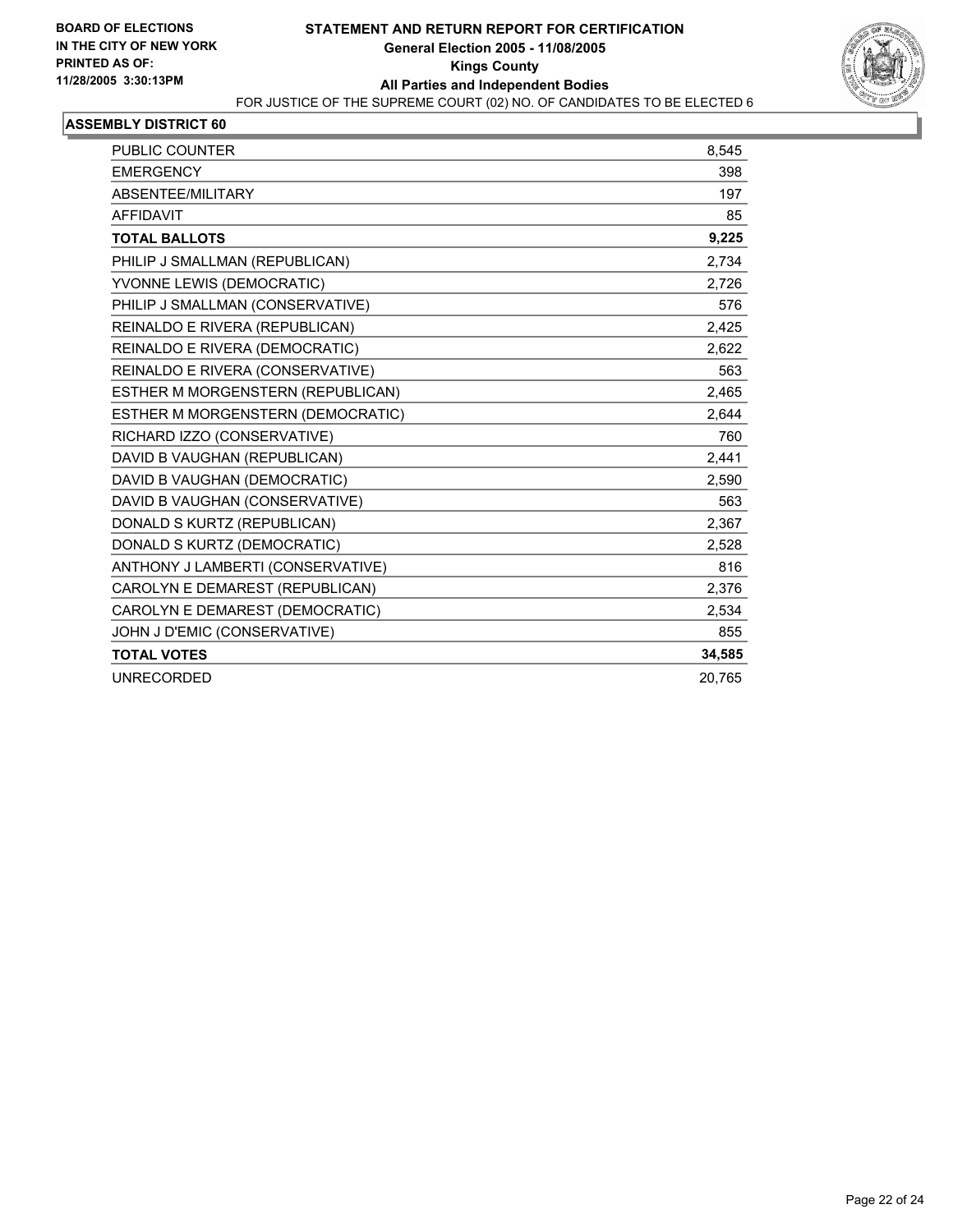### **STATEMENT AND RETURN REPORT FOR CERTIFICATION General Election 2005 - 11/08/2005 Kings County All Parties and Independent Bodies** FOR JUSTICE OF THE SUPREME COURT (02) NO. OF CANDIDATES TO BE ELECTED 6



# **TOTAL FOR JUSTICE OF THE SUPREME COURT (02) - Kings County**

| PUBLIC COUNTER                    | 355,382        |
|-----------------------------------|----------------|
| <b>EMERGENCY</b>                  | 2,177          |
| ABSENTEE/MILITARY                 | 5,876          |
| <b>AFFIDAVIT</b>                  | 4,236          |
| <b>TOTAL BALLOTS</b>              | 367,671        |
| PHILIP J SMALLMAN (REPUBLICAN)    | 50,676         |
| YVONNE LEWIS (DEMOCRATIC)         | 158,188        |
| PHILIP J SMALLMAN (CONSERVATIVE)  | 8,318          |
| REINALDO E RIVERA (REPUBLICAN)    | 46,256         |
| REINALDO E RIVERA (DEMOCRATIC)    | 151,157        |
| REINALDO E RIVERA (CONSERVATIVE)  | 7,794          |
| ESTHER M MORGENSTERN (REPUBLICAN) | 50,226         |
| ESTHER M MORGENSTERN (DEMOCRATIC) | 148,927        |
| RICHARD IZZO (CONSERVATIVE)       | 9,563          |
| DAVID B VAUGHAN (REPUBLICAN)      | 45,009         |
| DAVID B VAUGHAN (DEMOCRATIC)      | 143,886        |
| DAVID B VAUGHAN (CONSERVATIVE)    | 7,649          |
| DONALD S KURTZ (REPUBLICAN)       | 45,460         |
| DONALD S KURTZ (DEMOCRATIC)       | 140,195        |
| ANTHONY J LAMBERTI (CONSERVATIVE) | 9,796          |
| CAROLYN E DEMAREST (REPUBLICAN)   | 43,110         |
| CAROLYN E DEMAREST (DEMOCRATIC)   | 141,204        |
| JOHN J D'EMIC (CONSERVATIVE)      | 8,507          |
| ADELE COHEN (WRITE-IN)            | $\mathbf 1$    |
| BERNARD GOETZ (WRITE-IN)          | 1              |
| BRETT WYNKOOP (WRITE-IN)          | 1              |
| DIANA JOHNSON (WRITE-IN)          | $\overline{c}$ |
| DREW AKASON (WRITE-IN)            | 1              |
| ELI YEGER (WRITE-IN)              | 1              |
| ERIC USINGER (WRITE-IN)           | $\mathbf 1$    |
| HEATHER BARR (WRITE-IN)           | 1              |
| IAN RANDAL STROCK (WRITE-IN)      | 1              |
| JENNIER LEVY (WRITE-IN)           | $\mathbf{1}$   |
| JERRY DUNBAR (WRITE-IN)           | 1              |
| JONATHAN TOMINAR (WRITE-IN)       | 1              |
| <b>JOSH RUBIN (WRITE-IN)</b>      | 1              |
| KATHLEEN KESKE (WRITE-IN)         | 1              |
| MARK HURWITZ (WRITE-IN)           | 1              |
| MAWULEKUMI TOKPONWEX (WRITE-IN)   | 1              |
| <b>NEAL ROSENSTEIN (WRITE-IN)</b> | 1              |
| NINA GOSS (WRITE-IN)              | 1              |
| PAUL SCHWALB (WRITE-IN)           | 1              |
| RALPH E. HULUCKI (WRITE-IN)       | 1              |
| SABINE ROSENSTEIN (WRITE-IN)      | 1              |
| SARA NOBLE (WRITE-IN)             | 1              |
| SYBIL FRIEDMAN (WRITE-IN)         | 1              |
| YAAKOV BINNENSTOCK (WRITE-IN)     | 1              |
| <b>TOTAL VOTES</b>                | 1,215,946      |